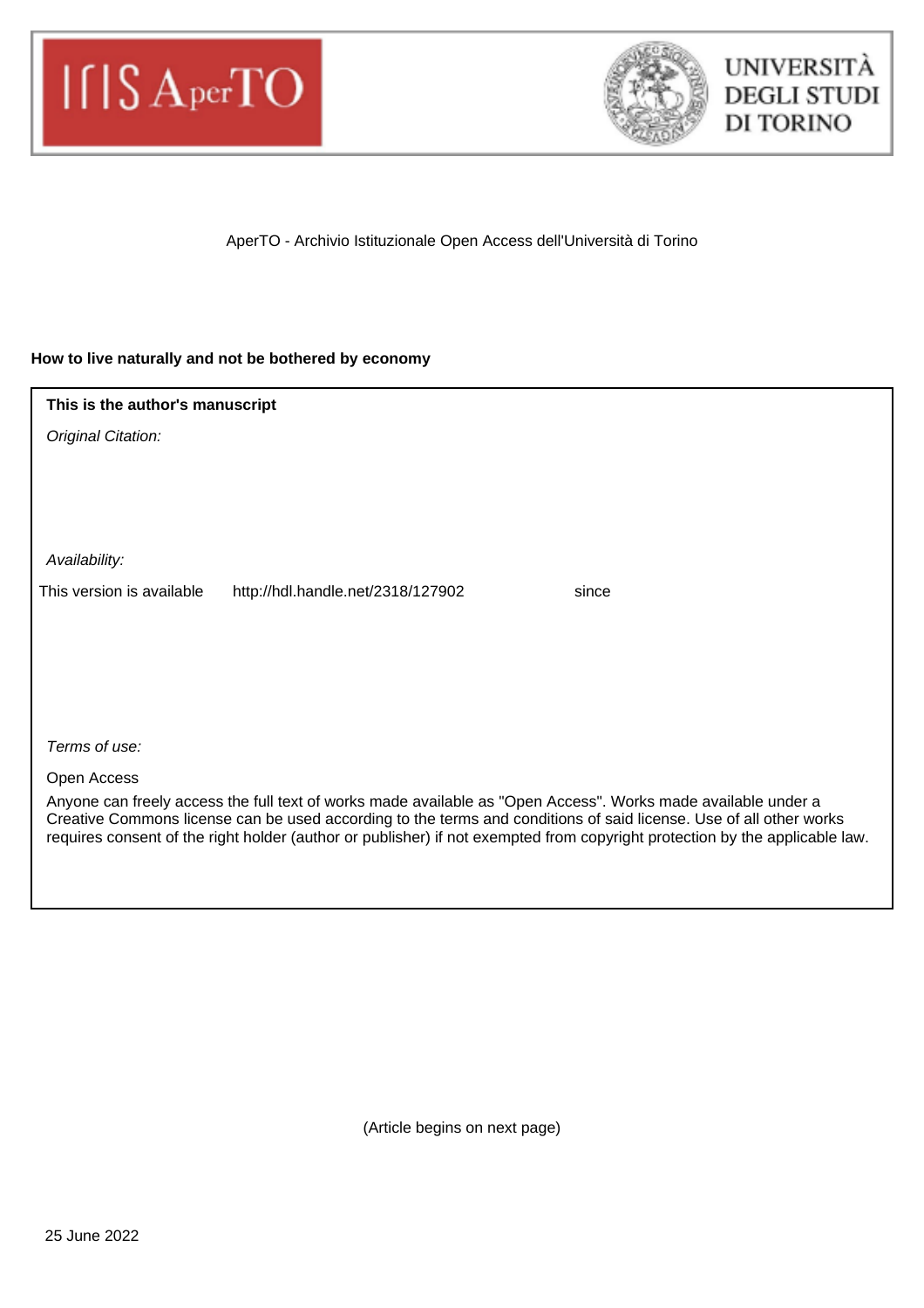# **How to Live Naturally and not be Bothered by Economy**

# **Livio Gaeta**

Markedness plays a central role within Natural Morphology and, more generally, in any functionalist approach to language. This is not intended to deny that other forces, more or less conflicting or competing with markedness, may also play a role in shaping a natural language. However, the main concern of this paper is that identifying naturalness, namely "what promotes the true nature of a thing", amounts to grasping the teleology of (any module of) a language grammar. Concepts such as frequency or economy do not provide by themselves any deep insight into the essence of language, unless they are taken in the right perspective of being in a way symptoms of naturalness. In particular, economy must be related to markedness reduction in order to capture its role within the architecture of grammar.

> "Naturalness = what promotes and completes the true nature of a thing. This teleological or philosophical concept, which is closely bound up with the concept of markedness, must be contrasted with the quite different statistical concept of normality. (Pollution may be statistically normal, but it is not natural.)" (Bailey 1996: 374).

# **1. Introduction**

Natural Morphology  $(= NM)$  views markedness as a basic ingredient for any functionalist approach to language. This is in a way the sense of the term 'natural', the counterpart of marked, developed in every possible respect within Natural Linguistics. Thus, Natural Phonology treats sounds and sound alternations as strictly regulated by the phonetic (including perceptual) endowment of human beings, leaving only a limited space for more "abstract" concepts such as phonological rules to operate. As pointed out by Donegan (2002: 59), "[i]n the generativist view, phonetic interpretation occurs only after the categorical phonological substitutions, which are also viewed as governed by language-specific phonological rules. In the naturalist view, some substitutions may indeed be governed by language-specific rules, but such rules are part of lexicon or

*Folia Linguistica XL/1-2 0165-4004/05/40-7 \$ 2.– (C) Mouton de Gruyter, Berlin — Societas Linguistica Europaea*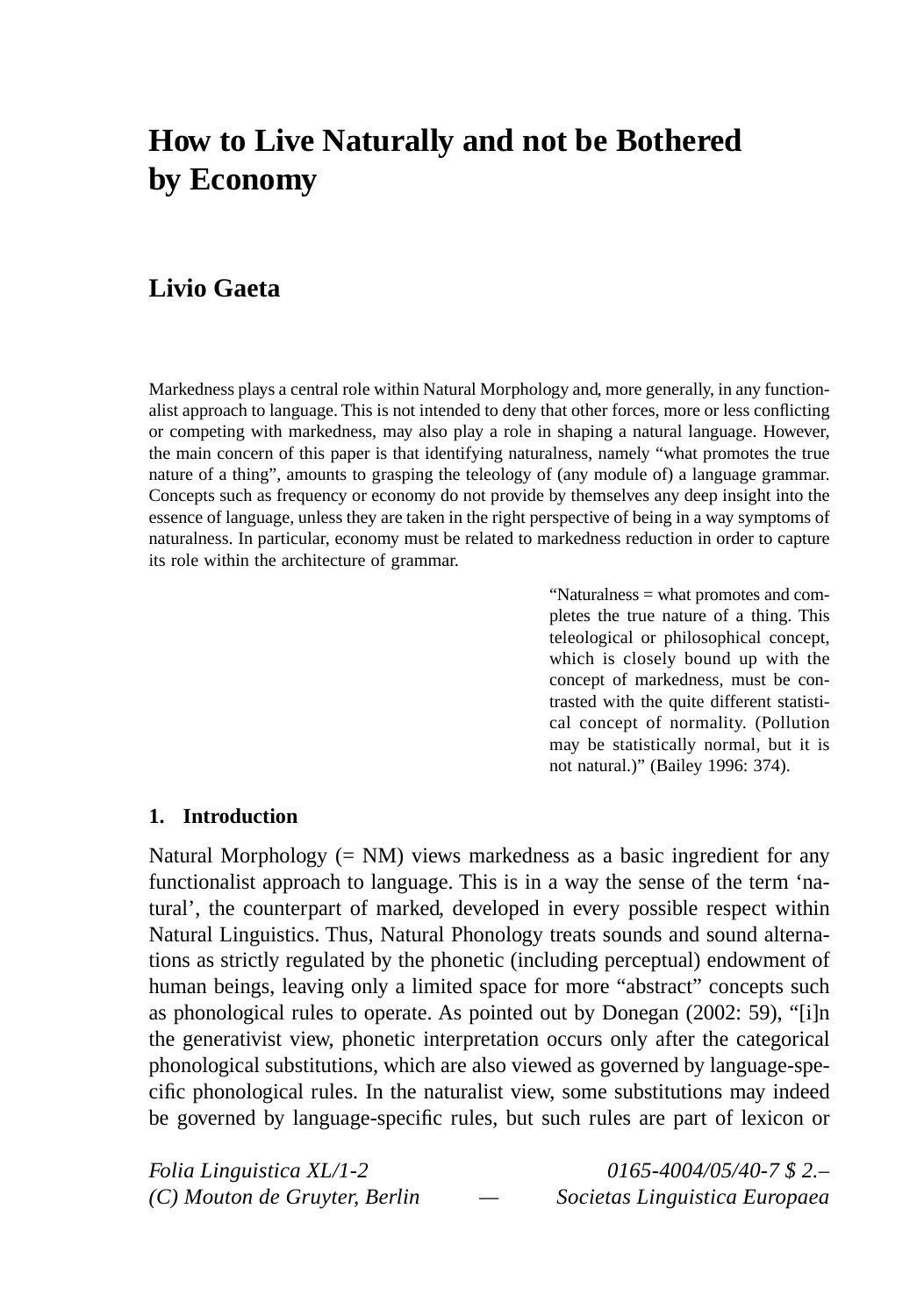grammar rather than of phonology". For Natural Syntax, principles like Natural Serialization have been proposed (cf. Vennemann 1974), although much more needs to be done in this area.

The latter caveat, which is often added at the beginning of review papers on Natural Linguistics (e.g., cf. Dressler 1990: 87), has now become less pressing, given that basic ideas common to Natural Linguists are widespread among many functionalist approaches which are currently being developed. Or, to put it in more emphatic terms, many functionalist approaches (to syntax, and in general, e.g., Givón 1991) can be seen as *variazioni su tema* with respect to the topics discussed within Naturalist circles, and vice versa. Similar considerations hold also true for Text Linguistics (cf. Dressler 1996). At any rate, NM undoubtedly represents the most significant achievement of Natural Linguistics, let alone the one which has been best worked out. Therefore, most exemplifications will come from there, even though examples from other fields will also be mentioned.

In this paper I will discuss the central role played by markedness within NM and, more generally, in any functionalist approach to language. This is not intended to deny that other forces, more or less conflicting or competing with markedness, may also play a role in shaping a natural language. However, the main concern of this paper is that identifying naturalness, namely "what promotes the nature of something" (Bailey 1996: 91), amounts to grasping the teleology of (any module of) a language grammar. Furthermore, usage-based concepts such as frequency or economy do not provide by themselves any deep insight into the essence of language, unless they are taken in the right perspective of being in a way symptoms of naturalness.

### **2. Markedness and the iconic dimension of morphology**

One of the basic tenets of NM is the concept of constructional iconism. The latter can be considered as the foundational basis of NM, and incorporates a version of the Jakobsonian theory of markedness summarized by the 'more meaning – more form' principle and elaborated by means of C. S. Peirce's semiotics (cf. Jakobson 1965). Jakobson's view of markedness has changed over time, but it has always remained faithful to a substantive principle that goes beyond the limits of classical structuralism and is a candidate for being universal: in natural languages cognitive complexity is mirrored by means of formal (i.e., signalspecific) complexity. In this way, Jakobson lays down a semiotic foundation of language as an aspect (maybe the most relevant one) of the human beings' ability as sign-builders. Jakobson (1962) explicitly chooses an anti-Saussurean point of view, which refers to what has been called the substantive body of language as opposed to the formalistic "Aristotelian" view of the Swiss linguist (cf. Simone 1990, 1995). This concrete, substantialist position advocates as an ideal ancestor Platon's *Cratylus*, in which a naturalistic view of linguistic signs is supported.<sup>1</sup>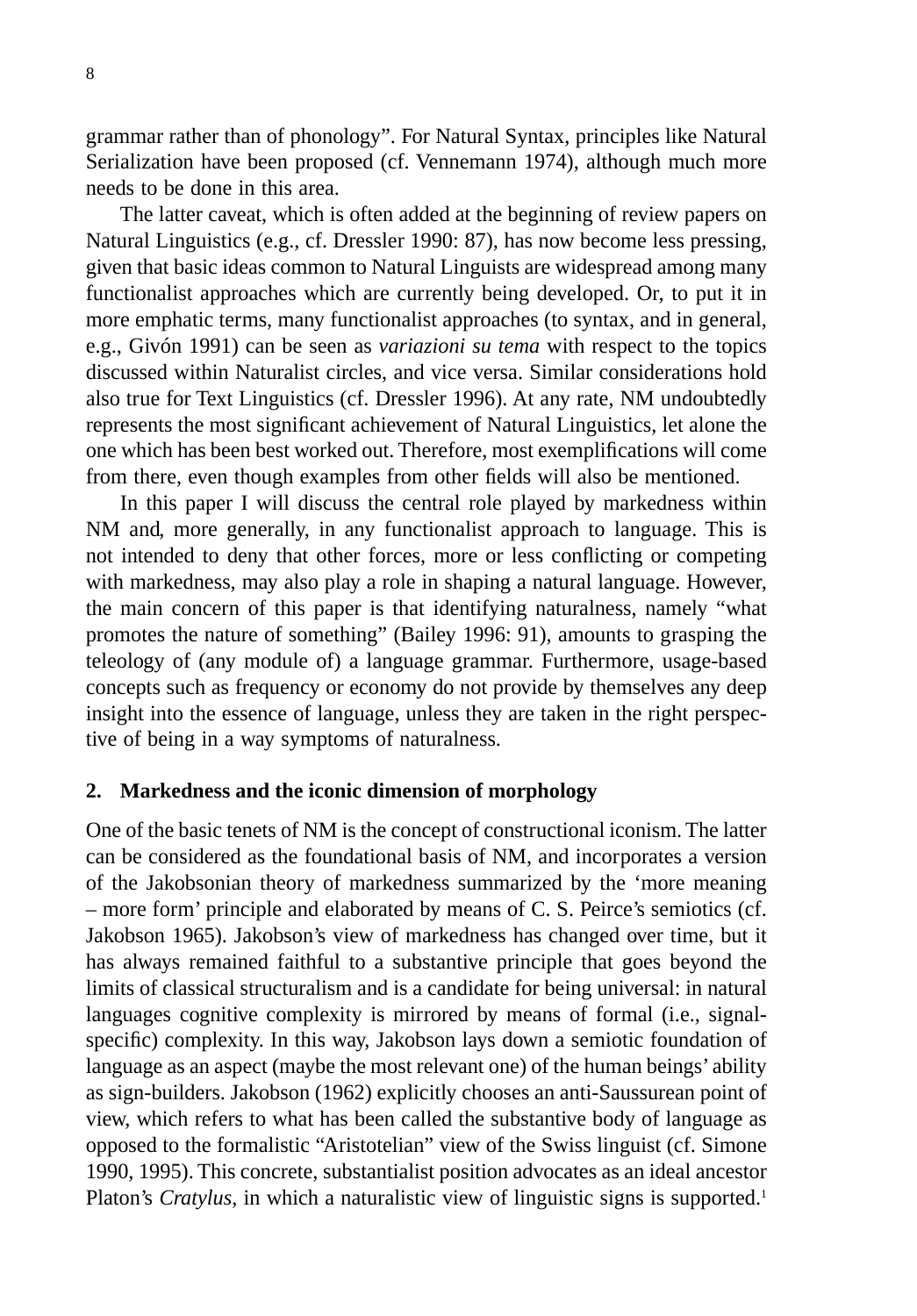Therefore, markedness intended on a universal basis and naturalness (in the sense of 'naturalistic') turn out to converge.

This is in essence Stampe's (1973) main criticism against any abstract conception of markedness like the one developed in Chomsky & Halle (1968): markedness cannot be defined by means of abstract stipulations, but should be observed in a naturalistic context – for instance, in the behavior of people under the effects of alcohol. This famous example shows quite clearly the limits of classical generative phonology: it is rather implausible to assume that the phonology of drunks becomes more complex because of a higher number of rules of deletion, lenition, etc., than the phonology of an ideal speaker. The paradox is evident: under less controlled conditions (which should point to a simplified grammar), classical generative phonology needs to assume a higher number of mental operations, i.e. rules, at work. Interestingly, Chomsky & Halle's (1968) conception also reflects the influence of Jakobson's markedness. Recently, the debt paid to Jakobson has been explicitly recognized by Chomsky (2005: 6), who mentions that in the early Fifties in search of "principles of data analysis that might be used in language acquisition and other domains, [...] the primitive step of analysis of linguistic experience would be feature-based phonetic analysis, along lines described by Roman Jakobson and his associates", albeit that method has now turned out to be "illusory".

In spite of the apparent paradox of being a source of inspiration both for formalist and functionalist approaches to language, $2$  it must be stressed that Jakobson conceived markedness in very concrete terms as related to the way in which the speech signal is coded, let alone the way in which the world is perceived.3 Clearly, this has a number of different implementations depending on the linguistic level at which the coding process takes place. Thus, at a phonological level markedness is directly connected with the way sounds are produced or perceived; at a morphological level markedness is related to the way in which meaning chunks are coded into signs; at a syntactic level markedness has to do with the way information chunks (i.e., sign strings) are linearized or grouped.

There is of course an asymmetry between the sound level and the levels concerning meaning, i.e. morphology and syntax. The crucial difference is evidently given on the one hand by the notion of sign, and on the other by the strictly phonetic motivation underlying phonological markedness. Therefore, the other levels entirely lie within the realm of semiotics, whereas phonology is only indirectly connected with it.<sup>4</sup> This does not exclude further connections of a semiotic kind between phonology and other components or modules of language. For instance, Jakobson (1965: 352) suggests that the range of phonemes involved in building inflectional morphemes is quite limited, and usually includes the most frequent ones.<sup>5</sup> However, this kind of connection is external, as it were, to the essence, i.e. the nature, of phonology.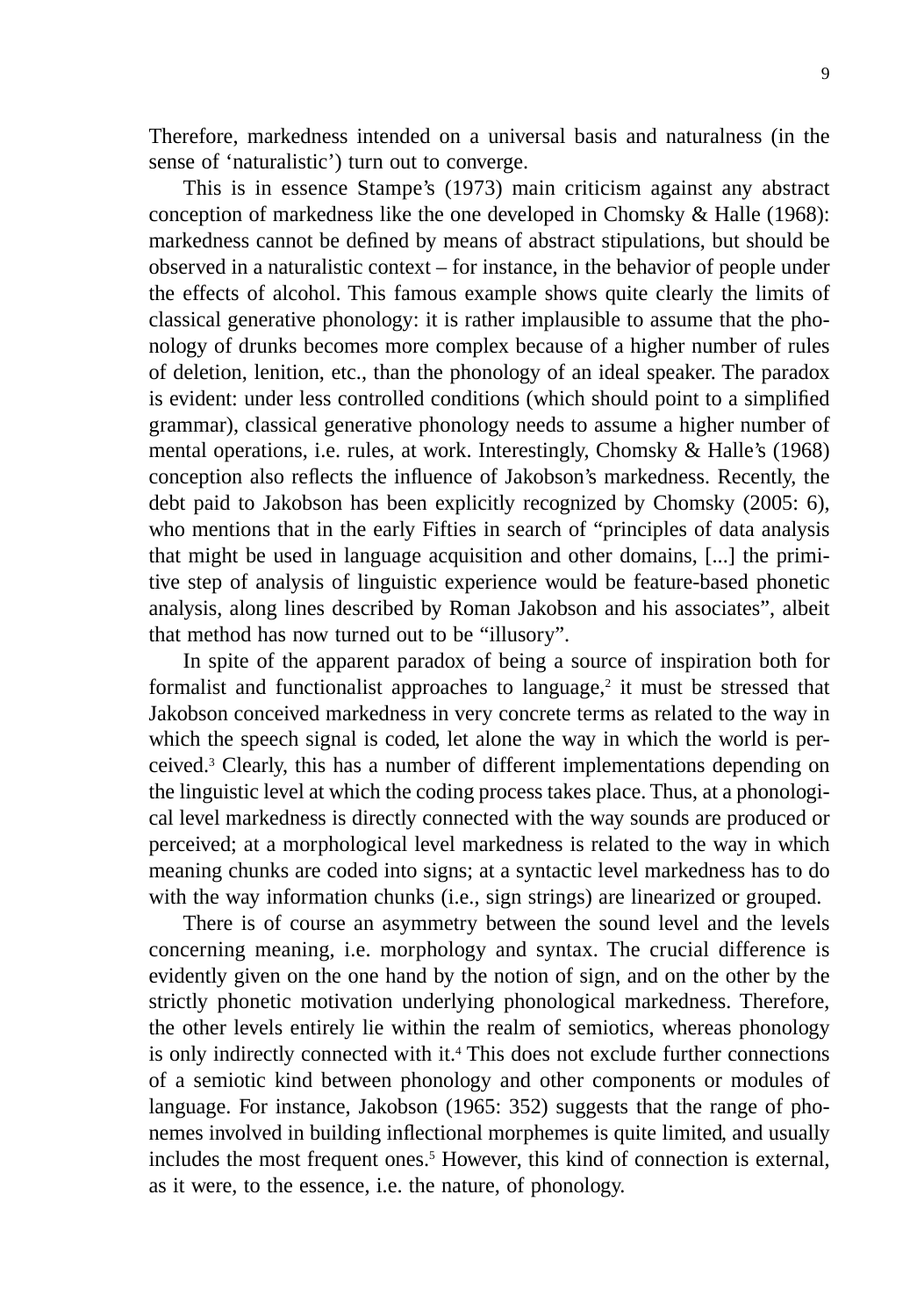Jakobson's notion of markedness is explicitly adopted by NM (cf. Wurzel 1992, 1998, Dressler 1989, 2002), and equated with naturalness/iconicity. More marked means less natural and less iconic. At any rate, this is only one possible source of markedness, which is universal since it affects the way the speech signal is structured, as laid down by Jakobson. Let us abstract away from other possible sources of markedness for a while, and concentrate on this universal level.

The extent to which a sign is good on a scale of markedness – naturalness is crucial in order to evaluate its possibility of being expanded as a model throughout the lexicon, i.e. of being productive. In this sense, let us consider the synoptic table offered by Bauer (2001: 60), in which all possible factors influencing productivity are summarized:



As the author observes, "there are extremely complex chains of causation involved here", among which "naturalness itself is a function of a large number of factors, including transparency, and frequency is a result of naturalness" (Bauer 2001: 60). The basic idea behind NM is that "naturalness increases productivity because only if a morphological process is maximally natural is it maximally analysable and maximally computable. That is, the more natural a morphological

(1)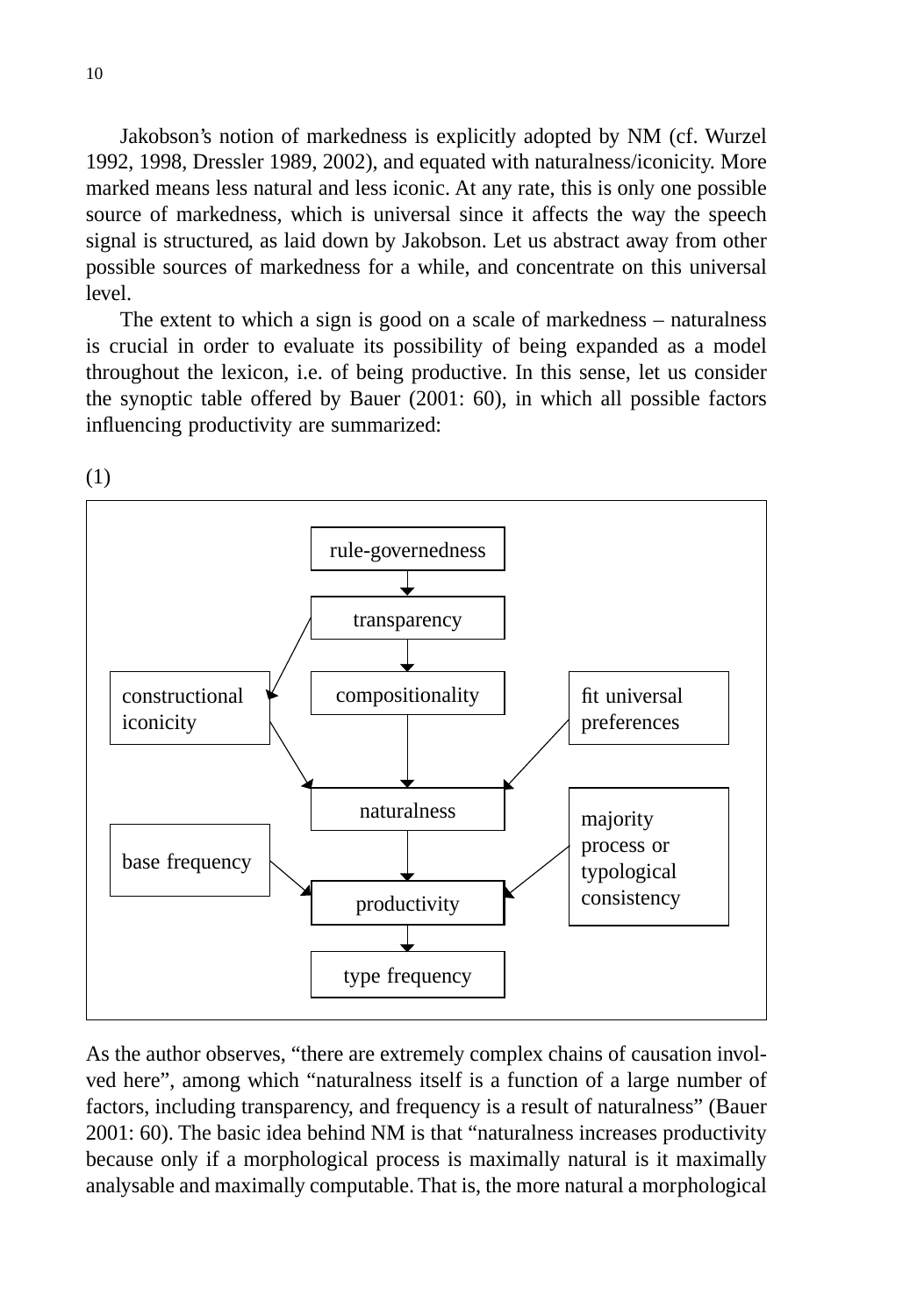process is, the more likely it is that forms using it will be readily understood and will be produced with ease by speakers. Note that this implies a gradient view of productivity" (Bauer 2001: 60). As observed above, this assumption directly descends from Jakobson's semiotic view of complex signs.

One advantage of this approach is that it can be empirically falsified. In fact, as shown in Gaeta (2002a, 2005a) on the basis of a detailed analysis of a significant portion of Italian word formation, namely action nouns, only some of the natural preferences relating naturalness and productivity (cf. Dressler 1987) are empirically supported.

Thus, productivity and naturalness seem to correlate directly: those word formation devices producing most natural derivatives (to be evaluated along a language-specific naturalness scale, we will come to this point back later) are more productive than the ones generating less natural derivatives. However, the correlation only holds in terms of type frequency, namely relating to the occurrence and/or increase of types. Much less so for the token number. As for the latter, the opposite holds true: a lower degree of productivity is found for derivatives showing a higher token frequency.<sup>6</sup> The latter also include those derivatives which are evaluated as less natural in terms of the naturalness scale.

Thus, naturalness correlates with (or simply influences) type frequency productivity in positive terms, whereas it does not with token frequency. At least not necessarily. In other words, the mere fact of repeating a single type does not influence the possibility for a speaker to extract a productive schema and to expand it throughout the lexicon. On the other hand, for a schema to be extracted and expanded it must be natural, i.e. transparent.

This evidence crucially supports Jakobson's view of an isomorphic relation between both faces of the linguistic sign. It is this isomorphic relation that is considered unmarked for morphological coding (not in general: in fact, it is marked from other points of view, because it gives rise to very long lexical units in agglutinating languages where the diagrammatic principle is fairly prominent). And this is labelled as natural for morphology. The more transparent the isomorphic relation within a complex diagram is, the more natural and preferable that behavior will be. Natural Linguistics always emphasizes the processual dimension of linguistic competence. In this sense, it inherits important concepts from structuralism, as we have seen above, but it goes beyond it focusing on the generative capacity of speakers, which was absent in the era of classical structuralism.7

Recently, there have been several efforts to reduce markedness to "usage-based" notions such as economy of use relating to frequency, the latter being understood as a primitive (cf. Bybee 2001, Blevins 2004, Haspelmath forthcoming).8 I will not discuss the question whether frequency is to be seen as a primitive, or rather as the result of deeper forces. For my purposes, it is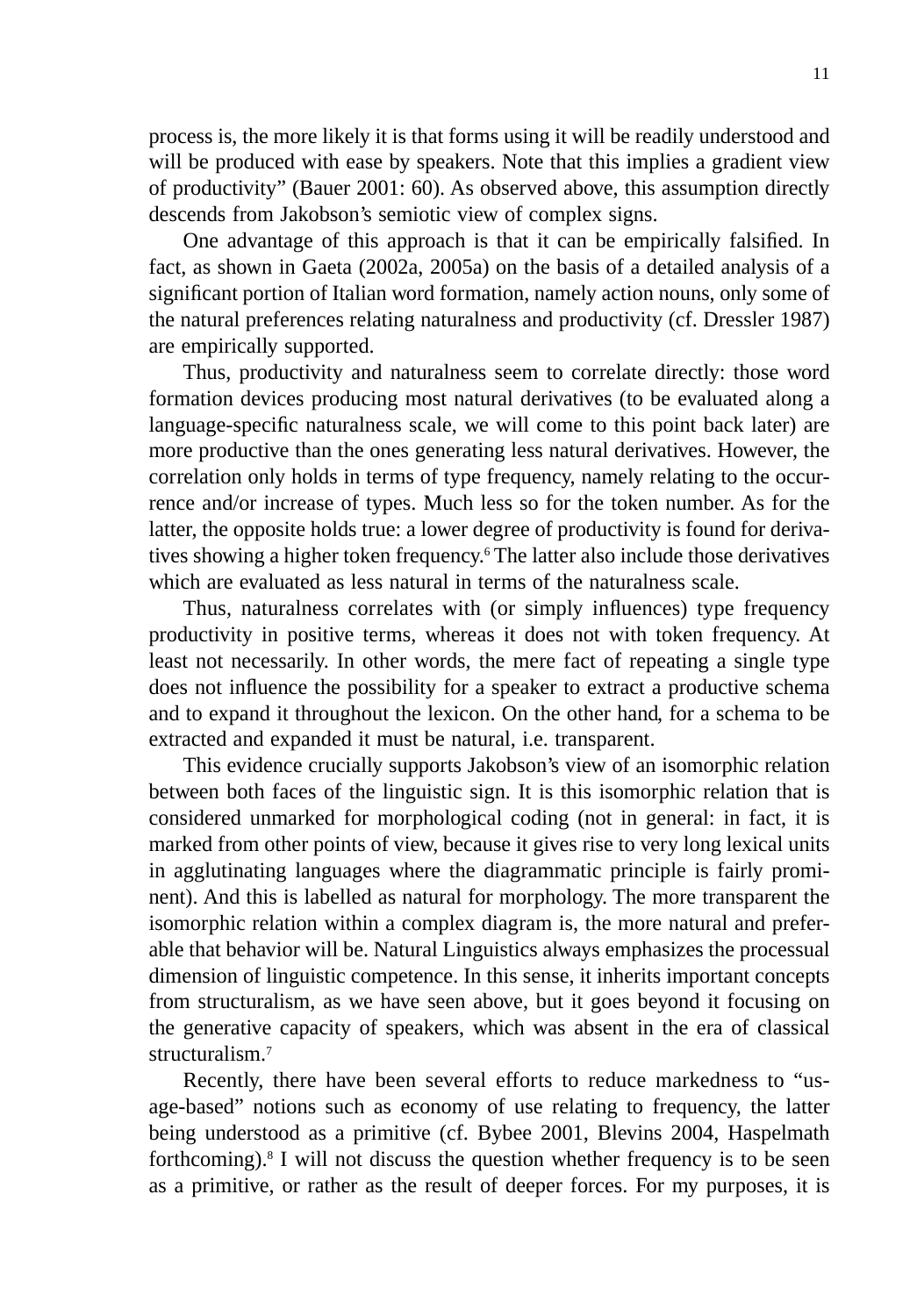sufficient to repeat the crucial distinction drawn above between type and token frequency, and to recall the positive correlation between higher type frequency and transparency/naturalness.

However, it is questionable whether frequency alone can explain (not necessarily) linguistic behavior. As shown by a well-known example in perceptual psychology wich has evident implications for lexical semantics, an eagle is perceived as a much more prototypical instantiation of the category 'bird' than a chicken despite its lower 'text frequency' (or experiential entrenchment). I have never seen an eagle in my life, nor am I interested in ornithology; nonetheless, I share the very same feeling although I eat chicken once a week. Thus, frequency may surely have an impact on categorization, but it determines neither the prototype nor the shape of the categories (cf. Violi 1997: 183-186). In other words, although a chicken is statistically more frequent, i.e. a more normal bird, it is a less natural representative of the natural category 'bird' than an eagle.<sup>9</sup> To mention a linguistic example pointing out the limits of frequency, let us briefly consider a paper by Hippisley et al. (2004), who have recently investigated suppletion on a large scale. They emphasize that frequency alone cannot be considered the key factor for suppletion to be mantained or developed across languages. On the one hand, there are other relevant factors such as the type of infl ectional category involved (inherent vs. contextual), and the nature of the distribution of stems. On the other, they quote languages where suppletion is attested in presence of rather infrequent lexemes, as in Archi, in which the plural of the scarcely salient word for 'corner of sack' is suppletive: *bič'ni* (sg.) / *boždo* (pl.) (cf. Hippisley et al. 2004: 394).10

Discussing several meanings attributed to markedness, and correctly criticizing the amount of confusion often enclosing this concept, Haspelmath (forthcoming: 29) with regard to the question of iconicity, and implicitly of naturalness, observes that "the basic generalization is easily explained by economy: What is used more frequently is shorter in any rational communication system. No appeal to iconicity principle is needed". He means that for instance the tendency for a singular to be coded by the shorter (actually basic) form and the plural by the longer (affixed) one is due to economy: since singulars are more frequent, they are coded in the shorter way.

I see two questionable assumptions here. First, it is claimed that frequency as a primitive property of words directly influences the way in which morphological information is coded. In particular it structures the way information is transmitted obeying G. K. Zipf's least effort principle: more frequent means shorter. To be sure, frequency correlates with the mental status of words. This is undeniable given the increasing empirical evidence accumulated in psycholinguistic studies, but as such it does not offer any cue for understanding how the morphology of a language works. Let us consider for instance the general observation that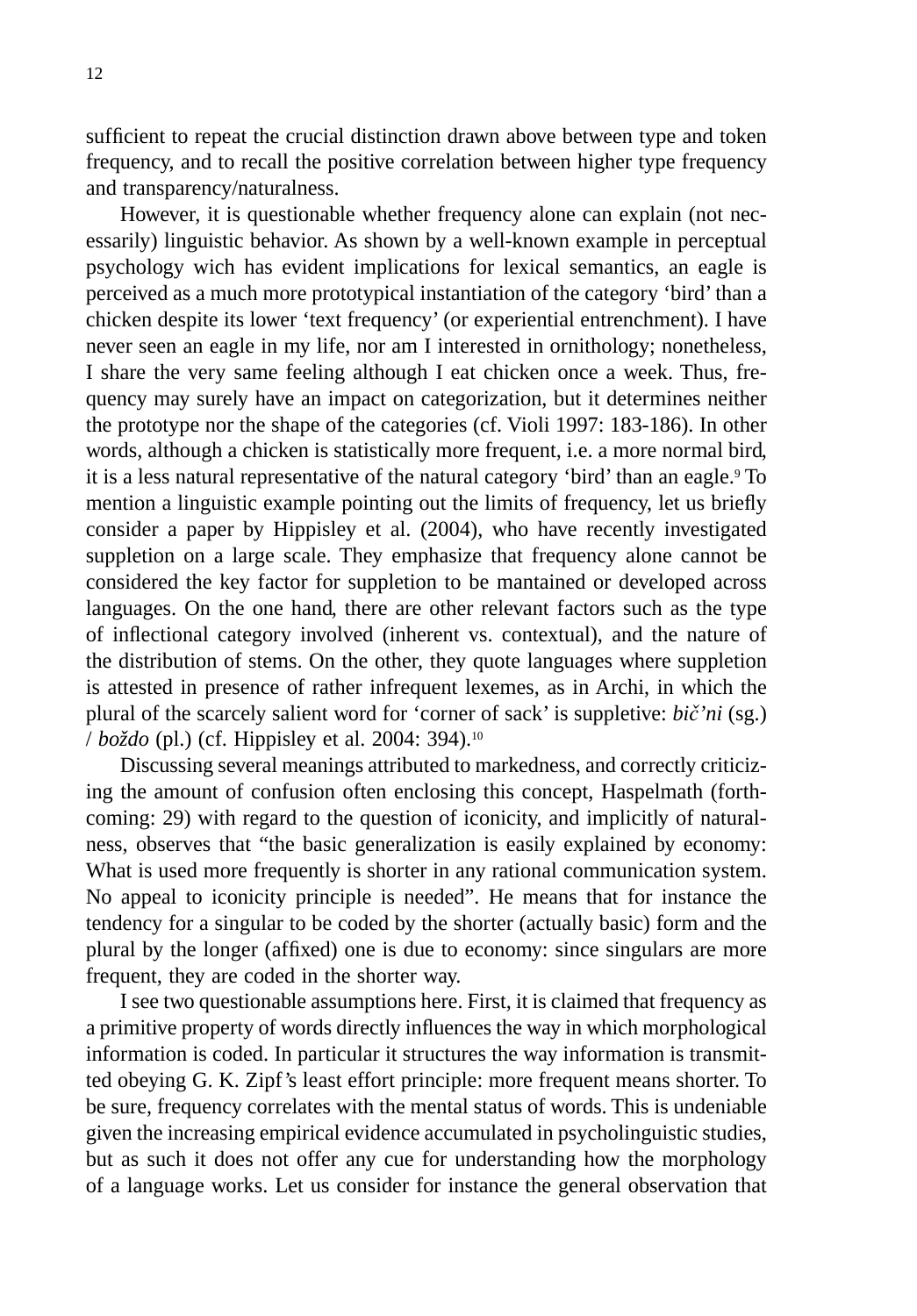derivatives are usually less frequent than their bases (cf. Hay 2001). This does not offer any key for explaining why conversion is less preferred than affixation cross-linguistically, unless a connection with a notion such as naturalness is assumed. Here, Haspelmath appeals to the concept of overt marking vs. zero marking, and proposes replacing markedness with overt marking since descriptively more adequate. However, the relation with transparency and with isomorphic coding of form and meaning is completely lost.

Finally, Haspelmath (forthcoming: 30) claims that "type frequency is one of the key factors determining morphological productivity, for well-understood psychological reasons". And this should be the final word on the usefulness of markedness for morphology, since type frequency decides whether a morphological device is productive or not. Unfortunately, this assumption as such does not hold against the empirical evidence. A good example is again provided by the Italian nominalizing suffixes *-mento* and *-(z)ione* (for a more detailed analysis, see Gaeta 2002a: 66-77; 2005a). The first one displays a much lower type (and token) frequency than the second, but it is more productive (at least relying on a quantitative measure of productivity such as the one proposed by Baayen 2001 and revised by Gaeta & Ricca 2006). It does not strike us as a surprise that *-mento* derivatives also are fairly more transparent than *-(z)ione* formations.<sup>11</sup>

Leaving aside the problem of economy for the moment, a second questionable assumption implicit in Haspelmath's approach concerns the shortness of plurals with respect to singulars, which introduces us to the question of universality and naturalness. In fact, Haspelmath (forthcoming: 19) observes that "coding length has no or very little influence in cases like the singular-plural distinction", quoting data from languages like Sanskrit, Latin or French (and we can add Italian) where plurals are by no means longer than singulars, and still "in these languages, too, the plural is much rarer than the singular". Again, text frequency is claimed to explain markedness, and, even worse, iconism, i.e. the 'more meaning – more form' principle, apparently proves false.

As repeatedly emphasized (cf. Wurzel 1984, 1987), constructional iconism cannot be taken for granted in a simplistic way. In fact, there may be differences between the universal tendencies and the language-specific structural conditions at play. In this respect, Wurzel's research has highlighted the conditions for grasping what system normalcy means for a given language. Thus, in a language like Latin the system-defining structural conditions are organized around a number of properties among which the concept of stem-based inflection plays a relevant role. Compared to Turkish, the Latin morphological system is therefore less natural from the viewpoint of universal naturalness.

However, this is only relevant from a typological-comparative point of view (on the role of typological adequacy in NM, cf. Dressler 1985a, 1988); to establish the real conditions of markedness for a specific system, such a universal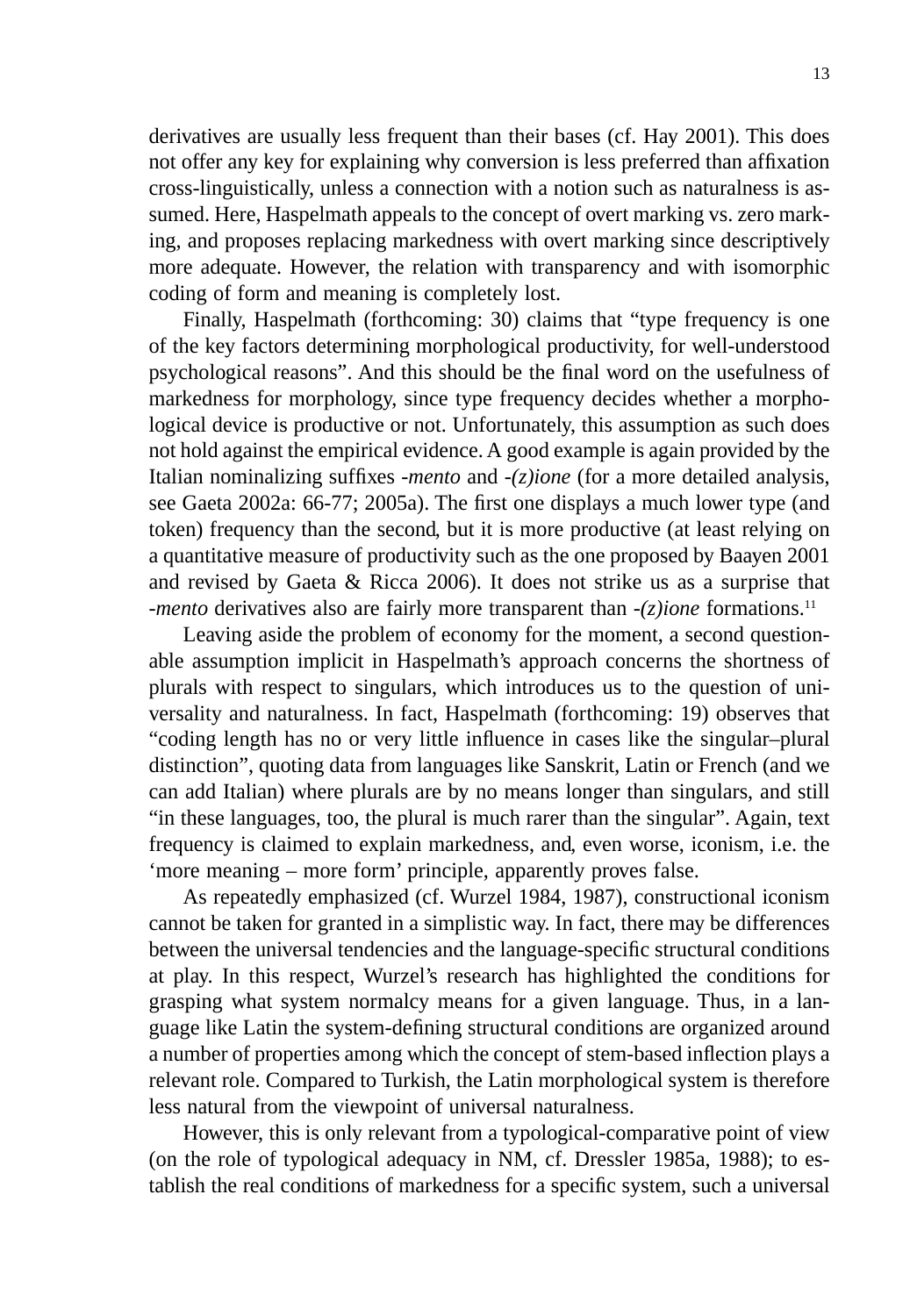level is less significant. Let me be more explicit by drawing a parallel with the typology of basic word order. The universal tendency predicts a consistent linearization of constituents and accordingly VO should correlate with NA, whereas OV corresponds to AN. The fact that many languages (e.g., English!) violate such correlation does not falsify the general picture; rather, it highlights the complex role played by other factors (e.g., language contact, sound change, etc.) in shaping a specific language system.

Thus, the general preference holds at a universal level; how a single system is organized must be carefully investigated taking into account the specific (among others historical) conditions which influenced the development of that system.12 Wurzel's concept of system normalcy aims at spelling out how a specific morphological system is usually organized.

A general organizational procedure of any inflectional system is given by paradigms: they tend to be organized by means of paradigm structure conditions which establish implicational relations among the different paradigmatic slots; this makes the system consistent and therefore easier to learn by children. Moreover, inflectional classes tend to be anchored at extra-morphological (i.e., phonological, syntactic, semantic) properties which warrant for their stability and productivity.13 In order to make this concept clear by means of a clear-cut example, let me quote the case of German modals (cf. Gaeta 2002b).

The verb which is nowadays represented in German by the modal *wollen*  'will' goes back to an old optative of the old athematic class of the so-called  $mi$ -ending verbs (cf. Braune  $141987: 307$ ). It consequently displayed the endings that usually appeared in the preterite subjunctive of the other inflectional classes. This verb happened to be attracted by the inflectional family of modals in Old High German as well as in other Germanic languages.

The latter group was characteristically (but not uniquely, see Gaeta 2002b for a more detailed analysis) formed by the so-called preterite-presents displaying a number of particular inflectional features  $(= IF)$ ; the latter are summarized by means of the following Wurzelian paradigm-structure condition (= PSC):

(2) PSC: 
$$
\begin{bmatrix} V \\ + \text{ modal} \end{bmatrix} \supset \begin{bmatrix} IF1 - \frac{\theta}{1.73} \text{ps.sg.pres.ind.} \\ IF2 - \frac{\frac{1}{2}F2 - \frac{t}{2.98} \text{sg.pres.ind.}}{1F3 - \frac{V}{2.98} \text{sg.pres.ind.}} \\ IF4 - \frac{n}{1.73} \text{ps.ples.ind.} \\ IF5 - i - \frac{\text{subj.}}{1.73} \text{ps.pres.ind.} \end{bmatrix}
$$

If its development since the oldest stages of German is considered and compared to other Germanic languages (such as Gothic), *wollen* reveals a triumphal march to come close to the modal family, as can be gathered from the following table,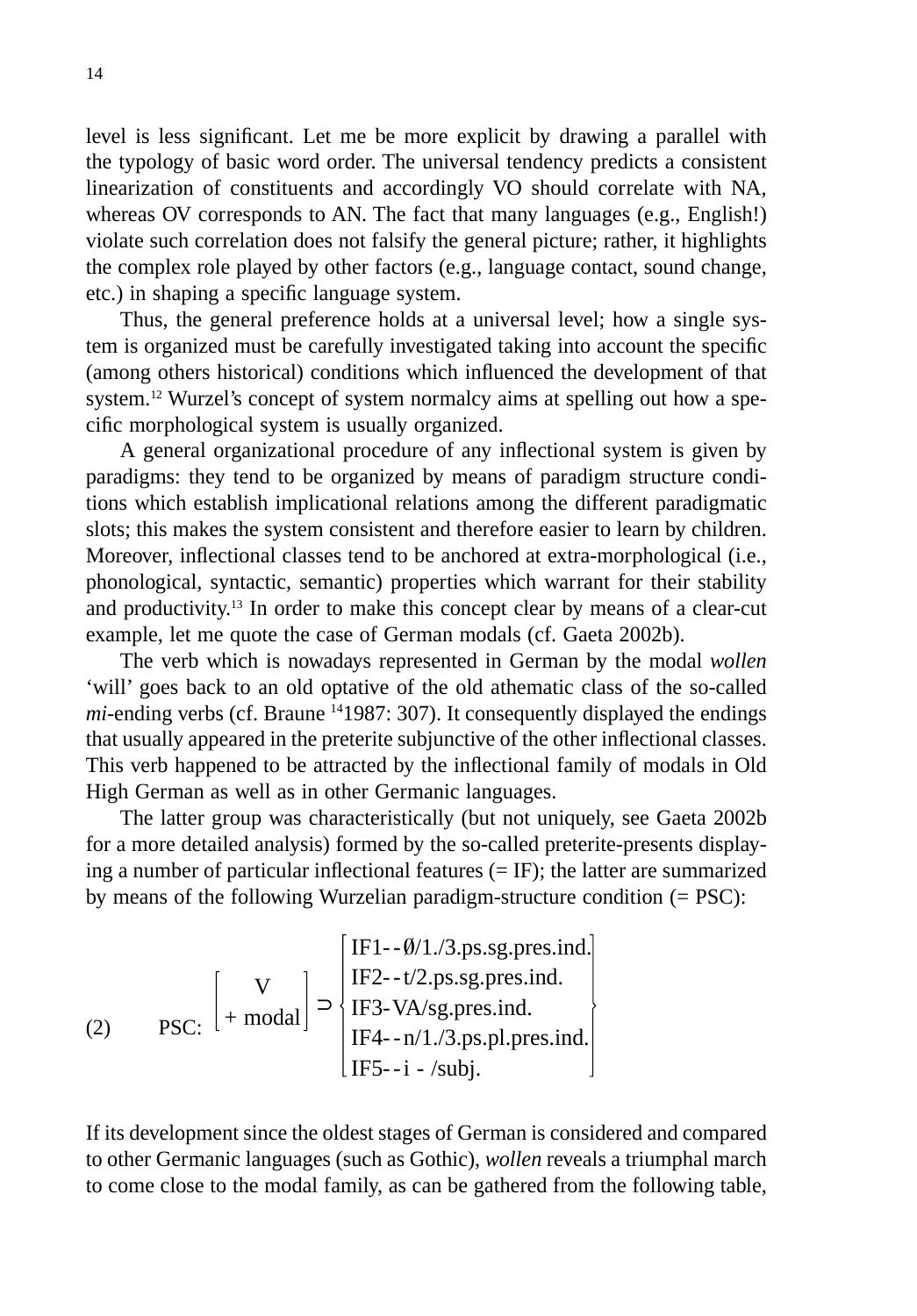| $\sim$    |                |              |                   |            |            |  |
|-----------|----------------|--------------|-------------------|------------|------------|--|
| inf.      |                | Goth. wiljan | <b>OHG</b> wellen | MHG wellen | MHG durfen |  |
| pres.ind. | $1.\text{sg.}$ | wiljau       | willu             | will       | darf       |  |
|           | 2.             | wileis       | wili              | wilt       | darft      |  |
|           | 3.             | wili         | wili              | wil        | darf       |  |
|           | $1$ .pl.       | wileima      | wellemes          | wellen     | durfen     |  |
|           | 2.             | wileib       | wellet            | wellet     | durft      |  |
|           | 3.             | wileina      | wellent           | wellen(t)  | durfen     |  |

in which the Gothic *wiljan* is shown near the Old and Middle High German *wellen* and contrasted with the MHG modal *durfen* 'need':

 $(3)$ 

 $(4)$ 

Leaving aside IF5 which is quite irrelevant here, *wellen* has almost entirely approached the family of modal verbs, as recapitulated by the following table:

| $\tau$          |                                     |                      |                      |
|-----------------|-------------------------------------|----------------------|----------------------|
|                 |                                     | <b>OHG</b>           | <b>MHG</b>           |
| IF1             | $\varnothing$ /1./3.ps.sg.pres.ind. | NO!: willu vs. wili  | YES: wil             |
| IF <sub>2</sub> | $-t/2$ .ps.sg.pres.ind.             | $NO!$ : wili         | YES: wilt            |
| IF3             | Vowel Alternation/<br>sg.pres.ind.  | YES: will- vs. well- | YES: will- vs. well- |
| IF4             | $-n/1./3.ps.pl.pres.ind$            | NO!: wellemes vs.    | NO!: wellen vs.      |
|                 |                                     | wellent              | wellen(t)            |

Except for the deviant IF4, which is however on the way of being levelled because forms such as *wellen* are also attested (cf. Paul 241989: 268), the MHG *wellen* has entered the inflectional family of modals. Clearly, the motivation for such inflectional changes cannot be sought in overt vs. zero coding, because in some cases the introduction of zero coding takes place (cf. OHG *will-u* vs. MHG *wil*); nor may type frequency as such have played any role because modals were a small nest of verbs, displaying a highly idiosyncratic inflection. Moreover, as for economy of usage, modals, including *wellen*, were likely to be all highly frequent verbs, which leaves little space for an explanation in terms of the least effort.

If, however, one assumes that *wellen* acquired the extra-morphological property of being a modal, then the morphological changes follow, since they contributed to levelling markedness off the system by anchoring the paradigm of *wellen* at the solid PSC proper of modals. One can argue that in this way an economic result is obtained because of the reduction of an overload of idiosyncratic infl ectional information. In fact, naturalness IS economic, if correctly considered in its component-specific processual dimension (cf. Wurzel 1997,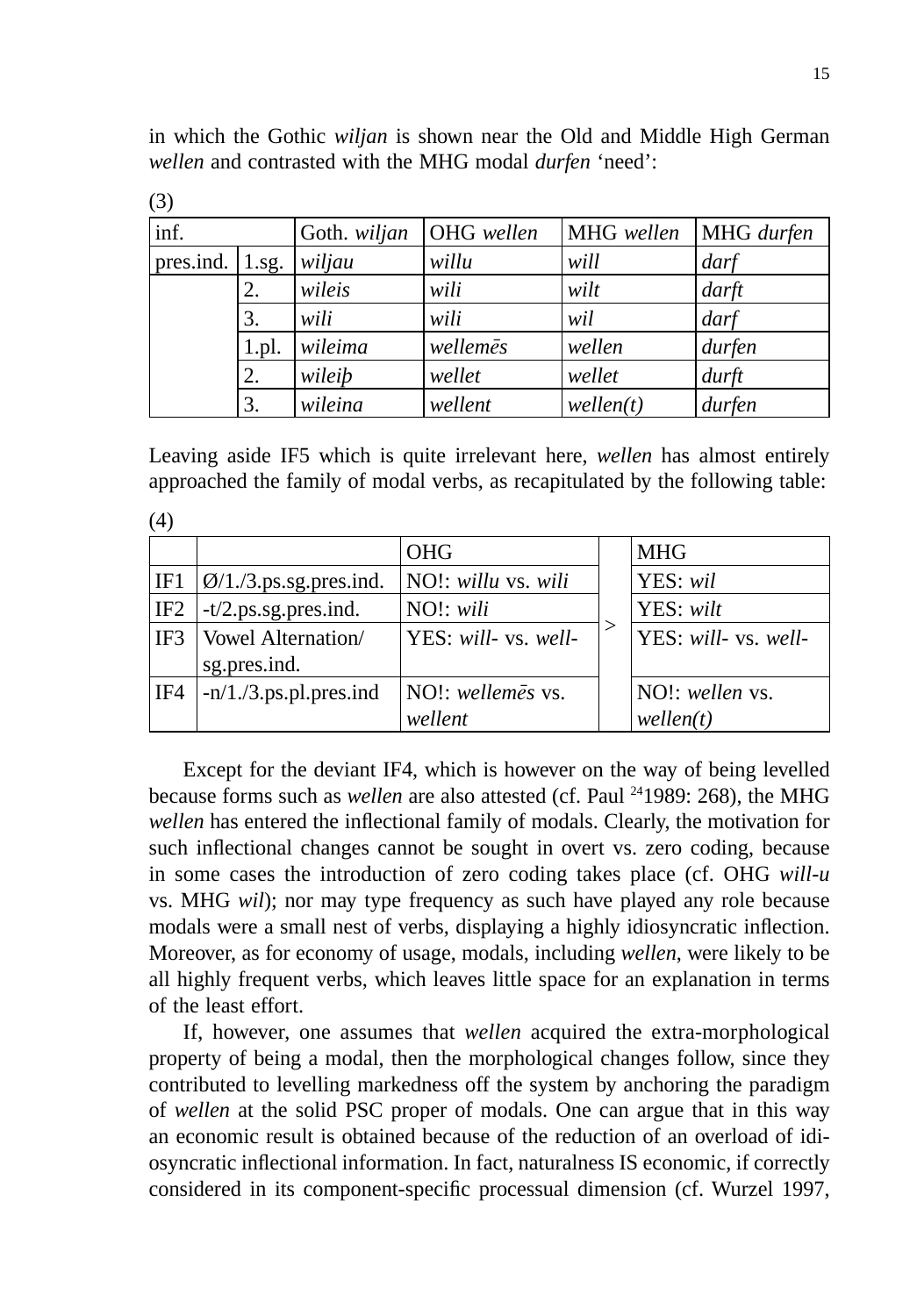Bender 1998, Croft 2003: 117). It is only along this dimension that economy, i.e. a cost–benefit assessing procedure, can be evaluated and made fruitful. This is actually what diachrony shows: structural changes appear to be motivated by economy, i.e. markedness reduction!

On the other hand, the change exemplified by *wollen* resembles analogy: the latter has been traditionally assumed to restore regularity within paradigms counterbalancing the destructive effect of sound laws. In effect, Wurzel (1988c) has pointed out the debt paid by NM to H. Paul's analogy theory. Compared to Paul's approach, however, NM is far more pretentious, because it aims at providing a clue for predicting the direction of analogical change by making reference to universal principles such as the ones highlighted above.

Admittedly, in spite of the explanatory force of the principles advocated by NM there are "recht wenige Sprachen mit einer maximal natürlichen und insofern 'idealen' Morphologie" (Wurzel 1988c: 544). However, this depends on phonological change, that "im Sinne des bekannten Paulschen Dualismus von Lautgesetz und Analogie ständig die 'Symmetrie des Formensystems' stört und zerstört" (*ibidem*). The reference to Paul's dualism makes the complex dialectics between the preferences proper of morphology and the other levels of language analysis (including typological adequacy, E. Coseriu's norm, etc.) explicit, which has a central role for Natural Linguistics (as well as for Jakobson) in steadily moulding the shape of natural languages. In this light, exceptions are not a serious problem (cf. Wurzel 1988a).

However, one might object that since, in the complex dialectics between universal and system-related morphological naturalness, the latter is claimed to prevail (cf. Wurzel 1984: 110-113), a potential source for unnaturalness shows up here, as we have seen in the case of zero marking for the MHG *wellen*. In this vein, I am not aware of any attempt to investigate the naturalness of system normalcy, namely to check whether system normalcy for a given language may be systematically unnatural. Although this is an empirical question, one may lean towards a negative answer, because morphology is permanently reinforced by grammaticalization, which by itself has little to do with markedness and naturalness (cf. Lehmann 1989). Nonetheless, it steadily contributes to supply iconic morphological coding (cf. Bybee ms. for a similar view).14

For NM, markedness is the direct result of viewing form and meaning as strictly related, even though in a non-trivial way. Denying the very concept of markedness amounts to make such claim empty, and give up the (Jakobsonian) belief that form and meaning may be thought of as isomorphic. As a consequence, a strong anti-functionalist ingredient enters the theory of language, which is by the way shared by most formal (for instance generative) linguistics.<sup>15</sup> In this light, is this denial really useful?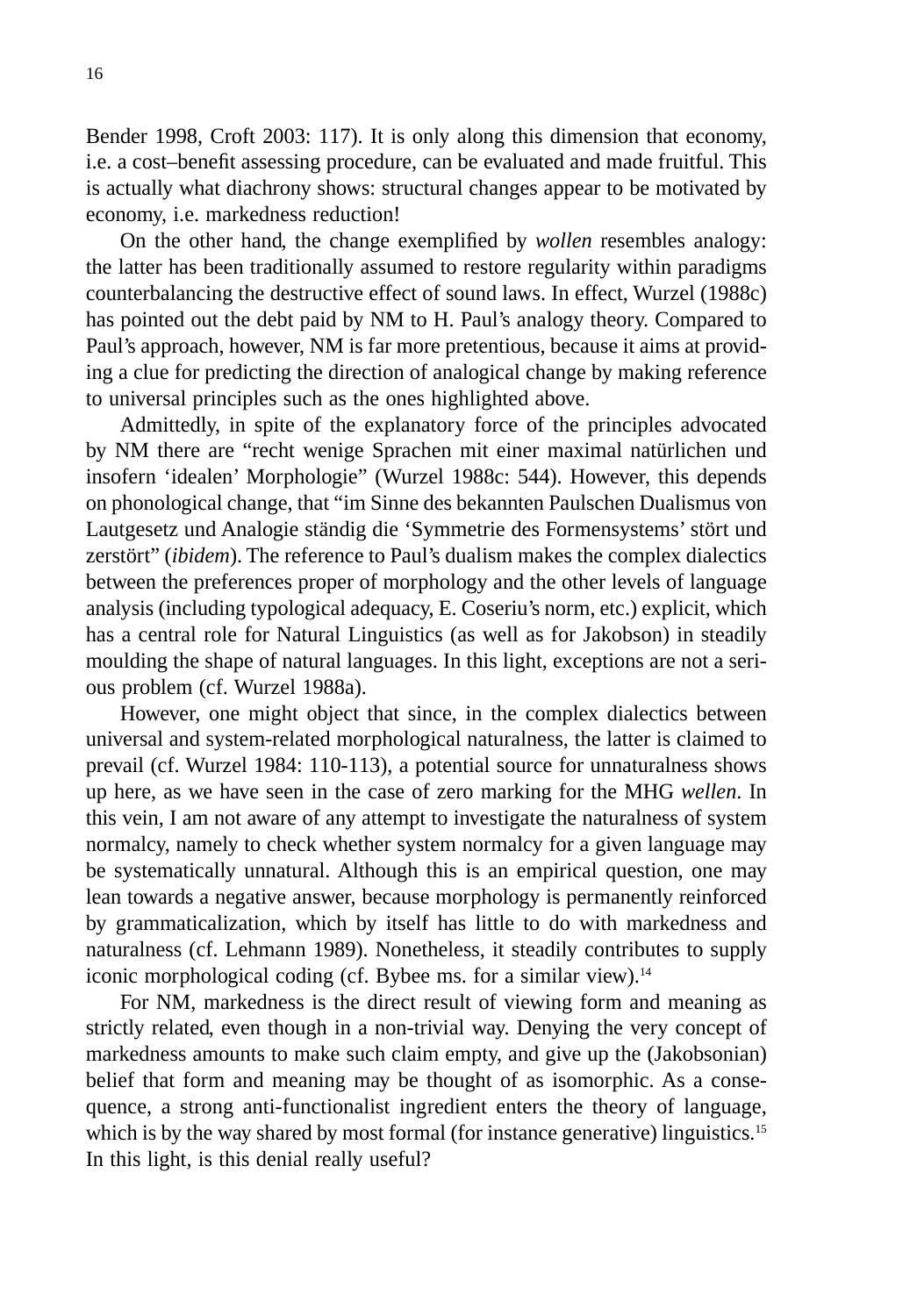#### **3. Economy and the fallaciousness of irregularization**

We have already touched upon the possible role played by economy in shaping language. In particular, it has been observed that markedness reduction has the effect of increasing the naturalness of a morphological system by rendering the system more consistently organized along universal principles such as system adequacy, extra-morphological motivation, etc. By doing so, the power of analogy is exploited, which is however guided by the naturalness principles and counterbalances the destructive force of phonological change, as in Paul's dualism.

This view of economy of a morphological system should not be confused with other sources for economy coming from other components, and specifically phonology. In fact, phonological economy may be obtained in two ways: reduction of articulatory effort and increase of perceptual ease. The former amounts to saving energy in producing shorter signals; the latter may also cause the increase of energy costs – for instance, in the case of realignment of an iconic relationship between phonemes and allophones.

A case in point is given by *r*-insertion in several English varieties, where a non-historical [r] occurs between (a number of) lax word-final vowels and following word-initial vowels: *I like Rosa*, but *Rosa[r] is leaving now*; *I saw Bill*, but *I saw[r] Allison*, etc. The insertion aligns these tokens with the cases where /r/ is underlyingly present and then deleted: *Your brothe[r] is coming*, but *I saw your broth[a]*. From a historical viewpoint, it is clear that [r] was lost from postvocalic position within the syllable-rhyme:  $bird > [b3: d]$ ,  $bar > [ba:]$ , *brother* > [ $^{\prime}$ br $\Delta \delta$ ə], etc. The surface  $[r]/\mathcal{O}$  alternations resulting from this sound change were interpreted "as instances of deletion or insertion by language learners, since, in both cases, the phonological environments were transparent, and could be stated in terms of natural classes of sounds" (Blevins 2004: 68).

This rule inversion (cf. Vennemann 1972) has the effect of re-establishing a more iconic relationship between phonemes and allophones: in fact, a good allophone stands in a biunique relation to a phoneme. In this case, de-iconization is due to the fact that the allophones resulting from the lenition process are partially homophonous with allophones of other phonemes (cf. Dressler 1985b: 307ff., Gaeta 2001: 109).16 Thus, iconism (even though of a different nature with respect to morphological iconism, which – in the light of the previous discussion – should not surprise us) produces an anti-economic effect, because the speech signal lengthened. However, this anti-economicity is only apparent: at the level of the cost-benefi t evaluation an iconic phoneme–allophone relation is preferred over a bothering scanning procedure which had to distinguish between cases of deletion and cases where no /r/ was underlyingly present. This unnatural, anti-economic state of affairs is maintained in the standard variety by means of a strong normative effort (cf. Donegan 1993: 118).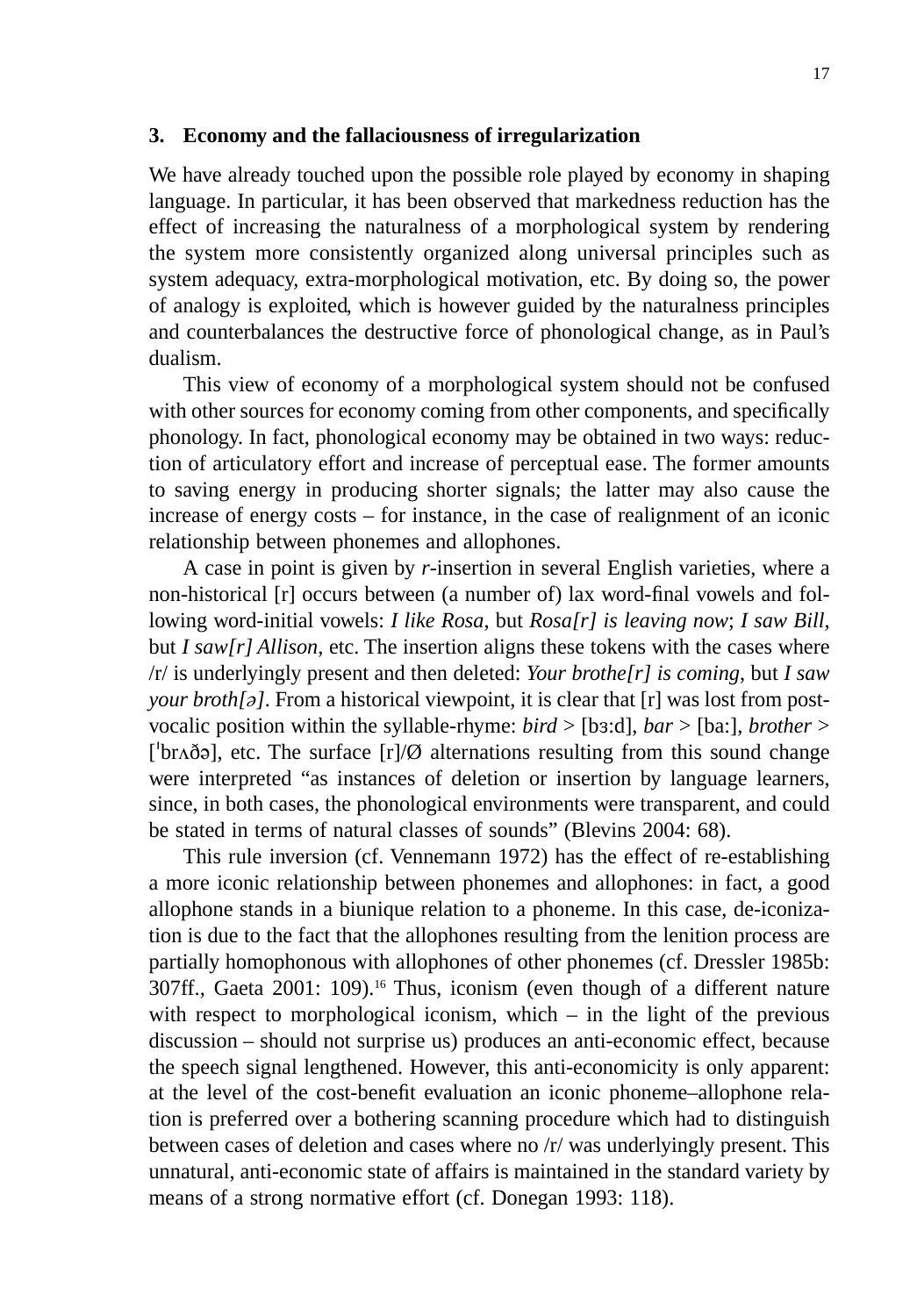Thus, naturalness (intended as the opposite of markedness) and economy aim at the same goal. This is summarized by Wurzel's (1997: 306) "Grammatical Economy Maxim": "Rede so, dass du soweit möglich stärker markierte grammatische Erscheinungen vermeidest". The maxim incorporates Keller's (1990) view of language change as resulting from the interaction of the Gricean maxims underlying the speakers' behavior in normal communicative contexts. Accordingly, language change is held to be the unintentional result of single intentional acts, i.e. an invisible-hand phenomenon. On the other hand, Wurzel's maxim lays down the role of markedness and its bearing on the cost-benefit evaluation by appealing to a general markedness universal: "Grammatische Erscheinungen belasten die menschliche Sprachkapazität umso mehr, je stärker sie markiert sind" (Wurzel 1997: 307).

In radical contrast with this view, which sees economy and naturalness as strictly interconnected, economy has been claimed to be a basic anti-naturalistic force, aiming at reaching formal differentiation by increasing irregularization.

Nübling (2000, 2001, 2005) postulates the existence of two different irregularization strategies, which explain the strong degree of idiosyncracy typical of highly frequent verbs such as HAVE and SAY in the Germanic languages (and in many other language families, too) – the so-called reductive and non-reductive irregularizations. Together with a number of other strategies (such as overdifferentiation, boundary crossings, etc., cf. Nübling 2001, 2005), they constitute the core of Economy Theory. Recognizing the benefit of irregular relics, Economy Theory "considers irregularity including suppletion to be increased formal distinctivity [*sic*!]" (Nübling 2001: 54). Irregularization strongly correlates with high token frequency, which in its turn correlates with shortness of expression as well known since Zipf's least effort law mentioned above. The basic tenet of Economy Theory is that "irregularity not only (passively) develops by the preservation of nonfunctional relics, but can also be 'created' actively by innovative processes" (Nübling 2001: 54). The increase of distinctivity is the alledged goal underlying such irregularizations.

To support this claim reductive and non-reductive irregularizations are mentioned, which should show the active role of irregularization in preserving or increasing formal distinctivity. The latter "has the advantage of protecting the forms which become increasingly shorter under the effects of high token frequency from homophony (syncretism)" (Nübling 2001: 69). Again, homophony is the expected result of increasing word shortness; however, "[t]he more strongly and further forwards the word is differentiated, [...] the more strongly it can be reduced without the danger of homonymy" (Nübling 2001: 69).

Before discussing the empirical evidence brought about to support this view, it must be emphasized that nobody denies the reductive role played by phonological change against morphological coding, nor underestimates the effect of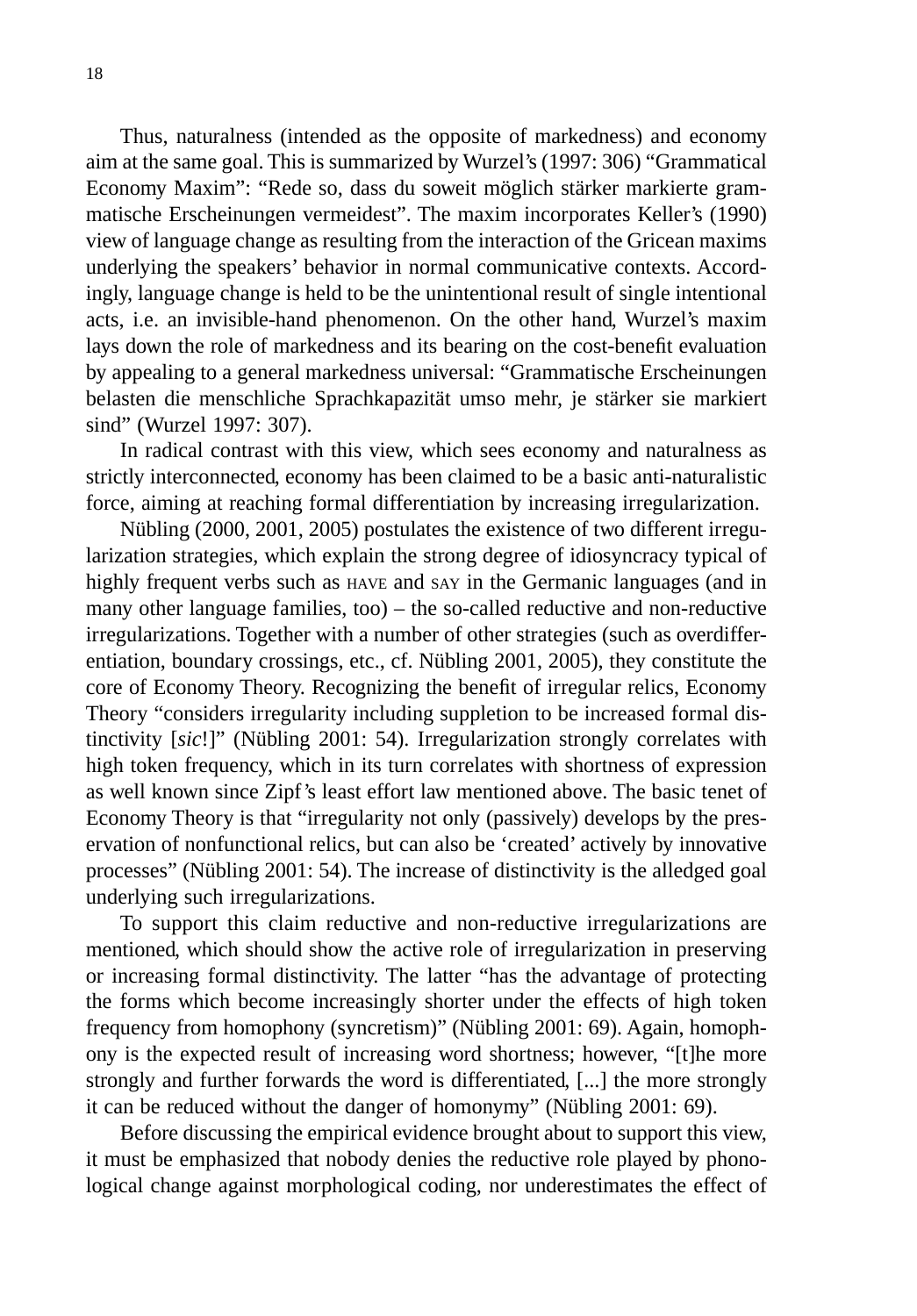such reductions on highly frequent words. This has been repeatedly discussed within NM, showing the complex interaction between phonology and morphology (cf. Wurzel 1980, 1990, Dressler 1985b). Therefore, the positive correlation between token frequency and phonological reduction which gives rise to morphological irregularity is fairly well accomodated within naturalness theory. The question is rather to understand whether irregularization is the mere result of such conflicting tendencies, or whether it can also be created regardless of natural (i.e. either phonological or morphological) changes. In other words, the question is whether morphological change can be intrinsically unnatural producing a higher degree of irregularity. It should be pointed out that this view also challenges Paul's dualism introducing an anti-analogical finalism.

In order to support this claim, reductive and non-reductive irregularizations are quoted by Nübling  $(2001: 65)$ . However, the first type is unable either to verify or to falsify the theory, since it is independently justified by the reductive role played by phonological change. This is true for the Norwegian *la* < *late* 'let', the NHG *hast*/*hat* < \**habst*/\**habt* '(thou) hast / has'. That such changes happen is not surprising in view of the high token frequency of these verbs. There are indeed cases where phonological reduction leads to a reanalysis in morphological terms, for instance the Old Frisian *hade* > Modern Frisian *hie* 'had' under the influence of *die* 'did'. As admitted by Nübling (2001: 65), "it is difficult to decide whether the analogy was motivated by the shortness of the word".

The second type, namely the non-reductive irregularization, should crucially highlight the active role of the irregularization strategy. Let us review in some detail whether this evidence provides the desired support to Economy Theory. In this respect, Nübling (2001: 59) mentions the case of the verbs HAVE and SAY in Faroese and Icelandic, where a "stable instability" is observed, in that the respective verbs swing between the original *ē*-class and the very productive *ja*-class of Germanic weak verbs. Again, in the light of the high productivity of the *ja*-class, it does not strike us as a surprise to observe that the more productive model expands its influence even on very frequent verbs. How far such an influence goes can only be ascertained on the basis of a thorough analysis of the system carried out with the help of Wurzelian PSCs. The actual mixed paradigms are therefore highly irregular; one wonders, however, whether this irregularity (or overdifferentiation) is the goal of the change or rather results from the action of conflicting forces, namely the extension of a productive pattern and the lexical inertia typical of highly frequent words (cf. Gaeta 2005b).

Even worse is the case of the Swedish *ge* 'give' where "former versions of the verb containing *e* or *i* combined to a new and thus more strongly differentiated paradigm: *ge*/*ger* – *gav* – *givit* 'give/gives – gave – given'" (Nübling 2001: 65). In fact, as more extensively discussed in Nübling (2000: 117-119), the stem *ge-* has given rise to other more "natural" forms (e.g., the preterite *gedde*), which presently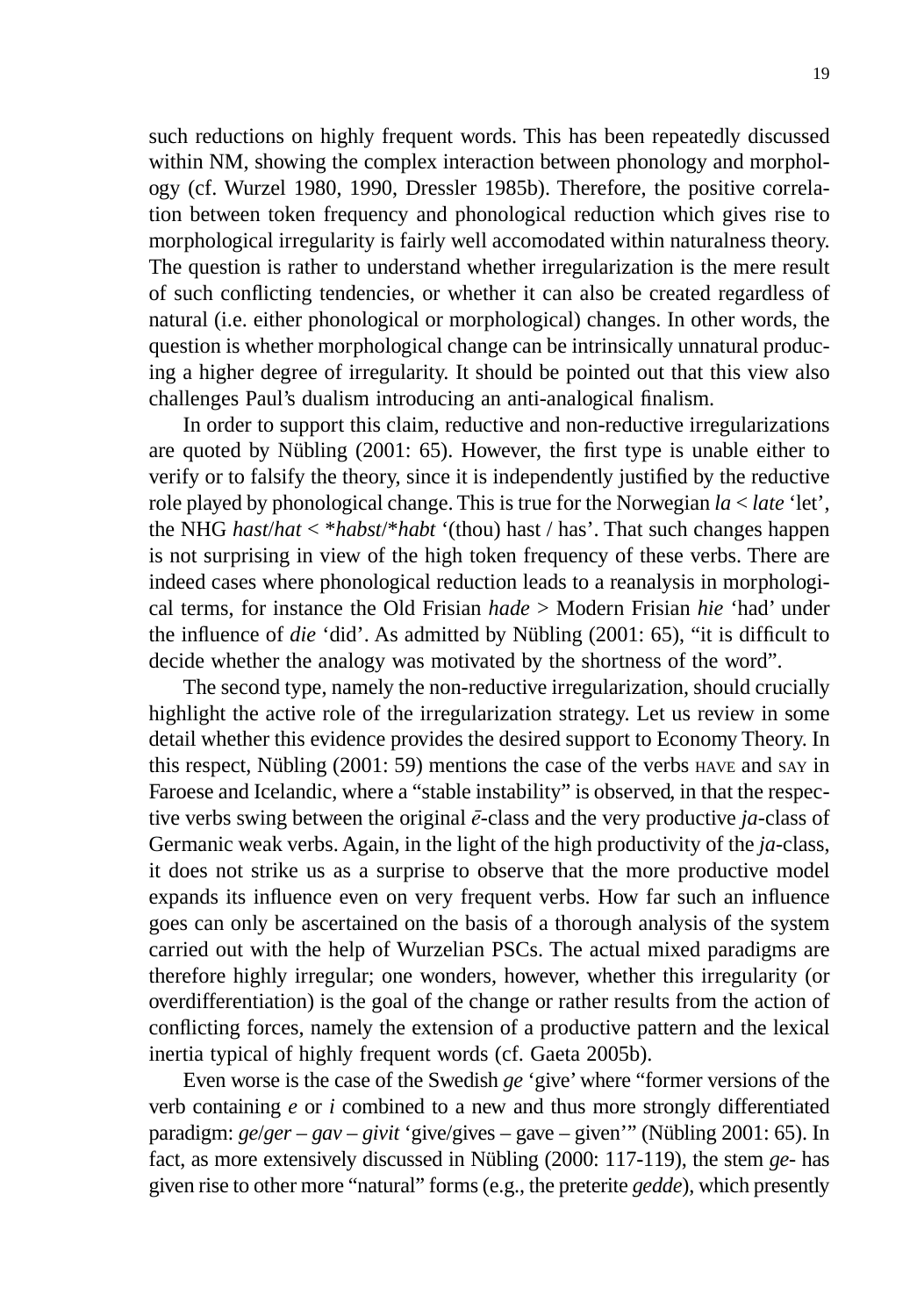compete with the oldest ones at different sociolinguistic levels. On the other hand, "[i]m Zuge der Standardisierung wurden diese Varianten [*scil*. forms retaining *i* or *e*] gemischt" (Nübling 2000: 118). Therefore, the diachrony of this verb is fairly complex, and shows the interaction of grammatical and extra-grammatical factors. Clearly, no naturalness theory may account for the latter (cf. Wurzel 1994).

A final example for non-reductive irregularization is provided by the Frisian *jaan* 'give', where a preterite *joech* occurs instead of the expected \**jef* analogically formed on the basis of the rhyming verb *slaan* – *sloech* 'hit'. Similar to Fris. *hie* 'had' mentioned above, this example illustrates possible analogical remodelling explainable in terms of what Joseph (2005) has recently called "lateral shifts". He means that morpheme reshuffling as witnessed by Middle Greek 3PL nonactive past ending *-ondustan* from earlier *-ondusan* based on 1PL *-mastan* and 2PL *-sastan* is actually a change type not going back to any movement from less grammatical to more grammatical as in typical grammaticalization. Rather, they must be thought of as lateral shifts, "since it is not that an element is moving from more to less grammatical" (Joseph 2005). The Frisian examples are in a way similar to Joseph's morpheme reshuffling, because they all arise by reshaping morphemes on the basis of a complex network of "local" relations occurring among stored forms. In this view, they do not constitute an argument against markedness or its counterpart naturalness; rather, they highlight the possible interconnections arising between two morphemes because of their contiguity within a morphological paradigm or across two close paradigms, as for the rhyming *jaan* and *slaan*. After all, the fact that specific models or templates influence the organization of paradigms is another way to spell out PSCs, namely the specificity of morphology "by itself".

At any rate, all this does not go beyond Paul's dualism: no active strategy for irregularization exists. Rather, analogy, which points to a better organization of a paradigm, or of paradigm nests, operates at a local level for highly frequent words (especially when serially ordered, e.g. numerals) introducing local optimization. The latter basically follows the same strategy of more general PSCs, namely to save energy costs of lexical storage by generalizing morphological types. These local optimizations arise on the basis of morphological models which are strongly entrenched (highly frequent); however, their aim is not to increase distinctivity, but rather to reduce formal differentiation. Paul's dualism still resists; it is only applied at a local level.

Further research is needed to understand whether analogy and contiguity are only different in terms of generality, or whether there are other and for the moment less foreseeable forces at play here. This is not to deny that high frequency may cause the compression of the speech signal both in phonological and morphological (in one word: morphonological) terms. Therefore, I subscribe to Werner's (1990: 169) claim that "je frequenter die Oppositionen vorkommen, um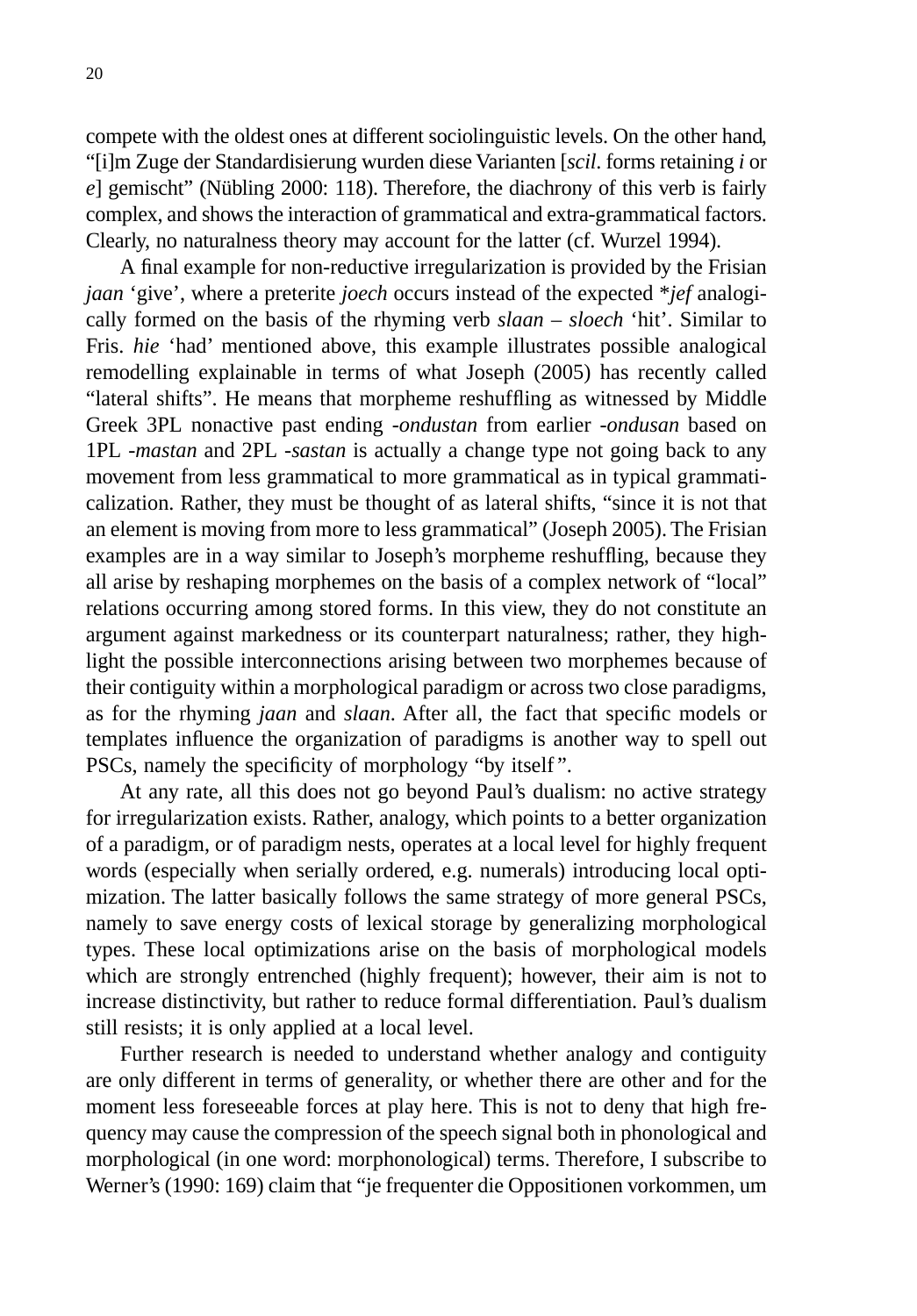so stärker, komprimierter und irregulärer [werden] sie zum Ausdruck gebracht", with the further observation that it remains to be understood whether compression also plays a role for lateral shifts. However, I do not see any empirical evidence supporting an active role of irregularization as a coding strategy.

## **4. Conclusion on teleology**

Naturalness theory does not deny the teleological frontiers of functional explanations: by doing this, it counts on its side Jakobson (1962: 652), who explicitly recognized the value of teleology: "Since in the process of change its two terms, the start and the finish, necessarily co-occur and can be compared as to their place and function in the system, we are enabled and even compelled to seek the purpose of the change. If mutations are a constituent part of the purposive linguistic system, then the application of a 'teleological criterion' to the analysis of phonemic changes must be accepted". However, the alledged principle of differentiation discussed in the previous section points to a more abstract teleology, according to which independently motivated changes aim at improving the distinctive function of morphemes, as if the latter were engaged in a sort of Darwinian struggle for life. Or, even worse, as if the speakers intentionally changed the shape of morphemes in order to make them more differentiated. As has been shown, there is no evidence for assuming such an abstract teleology. Rather, the increased irregularization, surely correlating with high frequency, is the unintentional result of local optimizations, i.e. of the opposite goal: reducing differentiation by analogically creating local networks.

A similar teleological view may also be ascribed to Leiss' (1997, 2005) idea that any homonymy should be rather treated as polysemy. On the one hand, she refuses the NM principle of uniform coding, because it is factually inadequate to mirror the wide polyfunctionality/homonymy of morphemes commonly observed across languages. On the other, she claims that homonymy must be functionally motivated. I will leave aside the question of the uniform coding principle, which is less relevant to the perspective adopted here and is admittedly problematic: presumably, that principle should be low-ranked with respect to other naturalness parameters (cf. Wurzel 1984: 111). Rather, I will briefly discuss the second claim, which in its extreme formulation is rather surprising because it rescues the same uniform coding principle by making it general: "Man nimmt die Form ernst, wenn man hinter gleichen Formen (präziser: hinter **einer** Form) auch einen gleichen Inhalt vermutet" (Leiss 1997: 154).

Accordingly, Leiss attempts to show that several cases of supposed homonymy can be rather treated as polysemy, i.e. syncretism, on the condition that a more abstract (and general) semantic analysis is carried out which adopts Jakobsonian concepts like archigrammemes and aims at grasping "die grammatische Architektonik" of a language. Moreover, she entirely discards the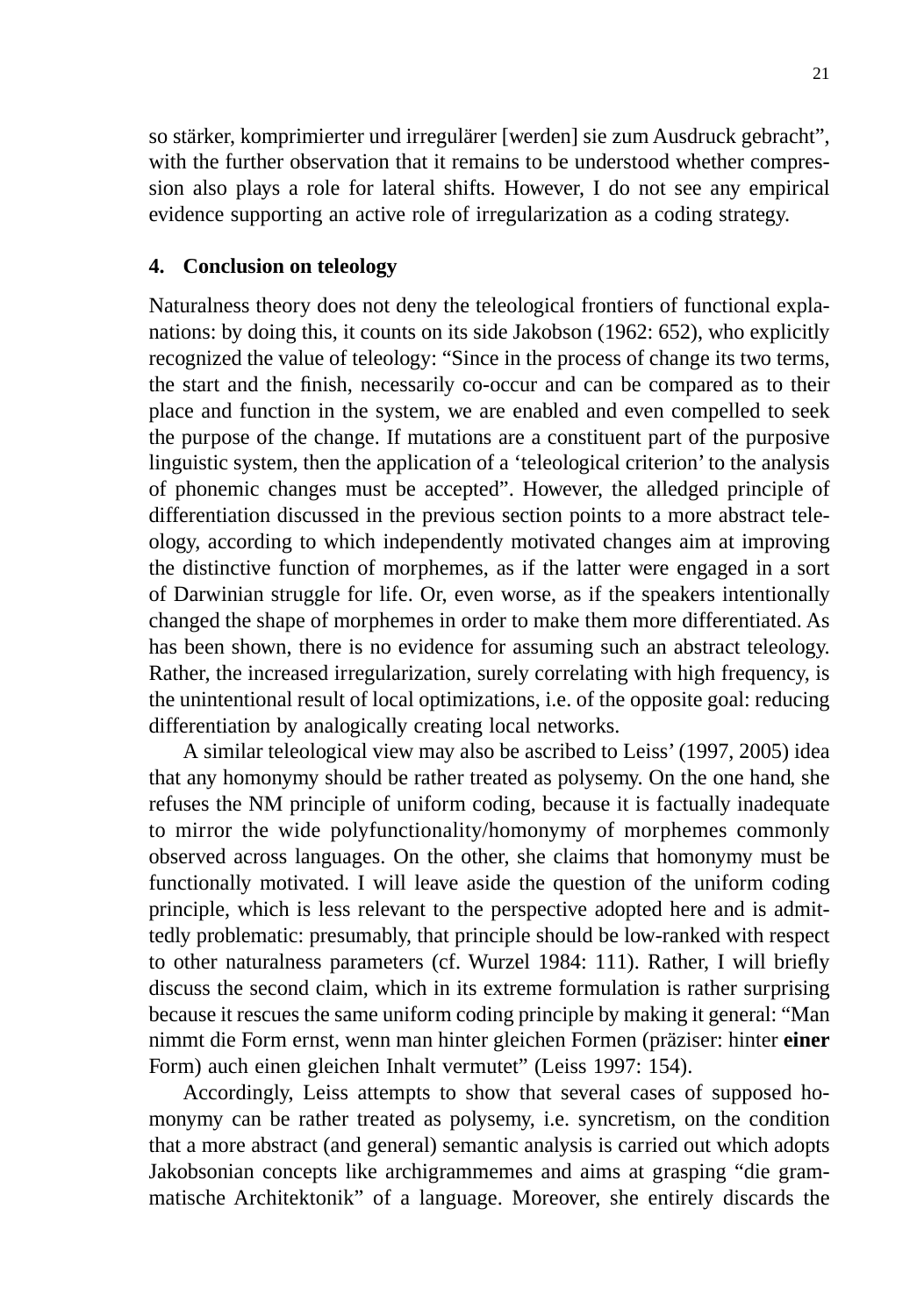etymological argument, according to which the plausibility of a functional relationship between two homonymous forms crucially depends on the existence of a common etymon (cf. Leiss 1997: 145). Against such traditional approach, Leiss on the one hand objects that Paul's dualism discussed above is misconceived because analogical processes may also act in accordance with sound laws (cf. Leiss 1997: 146). On the other, she asserts the priority of analogical (or functionally motivated) changes over sound laws and claims: "Lautgesetze wirken danach immer nur dann 'blind', solange sie den funktionalen Bereich nicht stören" (Leiss 1997: 147). Thus, for instance, the loss of case markers in German should be interpreted as functionally motivated because their role was taken over by prepositions, whereas the concomitant sound changes simply are processes of erosion of forms bleached long before.

Against the priority of sound laws, Leiss supports the view that forms tend to merge because of content similarities. Accordingly, she reconstructs a syncretism involving "homonymous" *-er* in German (cf. Leiss 2005): plural suffix (*Kind 'child'*  $\rightarrow$  *Kind-er 'children'*); derivational suffix (*husten 'to cough'* → *Hust-er* 'cough'); comparative suffix (*schön* 'beautiful' → *schön-er* 'more beautiful'). Even without analyzing her theory in detail, its basic framework is unconvincing. In fact, the three German suffixes mentioned by Leiss represent the developments of three different morphemes (resp. an old Germanic stem formative \*-*iz*- going back to IE \*-*es*; an OHG loan suffix *-ari* borrowed from Latin *-* $\bar{a}$ *rius*, and the old Germanic comparative suffix  $*$ -*iz*- going back to IE \**-jes-*, cf. Ramat 1986: *passim*). Even if one can agree with Leiss that mergers may sometimes take place because of content similarities, one wonders how far such an analysis can go. Thus, content similarity is surely responsible for the rising of suppletion in the comparative and superlative degree of the German *gern* 'willingly' *– lieber – am liebsten* (cf. Ronneberger-Sibold 1988). It seems much more difficult to interpret the rise of homonymy in the case of the OHG *-ari* coming from the Latin *-ārius* and for instance the OHG *-ir-* in *jungiro*  'younger' as due to functional similarity, unless we assume a strong teleology which forces forms to fi t into a precompiled semantic canon. The latter is, however, only justified by the existence of the striking homonymy, which gives a flavor of circularity to the whole enterprise.

Therefore, Leiss' research program, which aims at restricting the extension of homonymy in natural languages, is surely worth pursuing. However, it seems methodologically sound to have explanations of goal-directed activities rooted in causal laws; or, in the weaker case of simple function ascription, to "make evident one role some item plays in a given system" (cf. Nagel 1979: 315). Otherwise, we all run the risk of Pangloss in Voltaire's *Candide* (see Dressler 2002 for a discussion), who thought the nose form to be teleologically shaped in order to carry spectacles.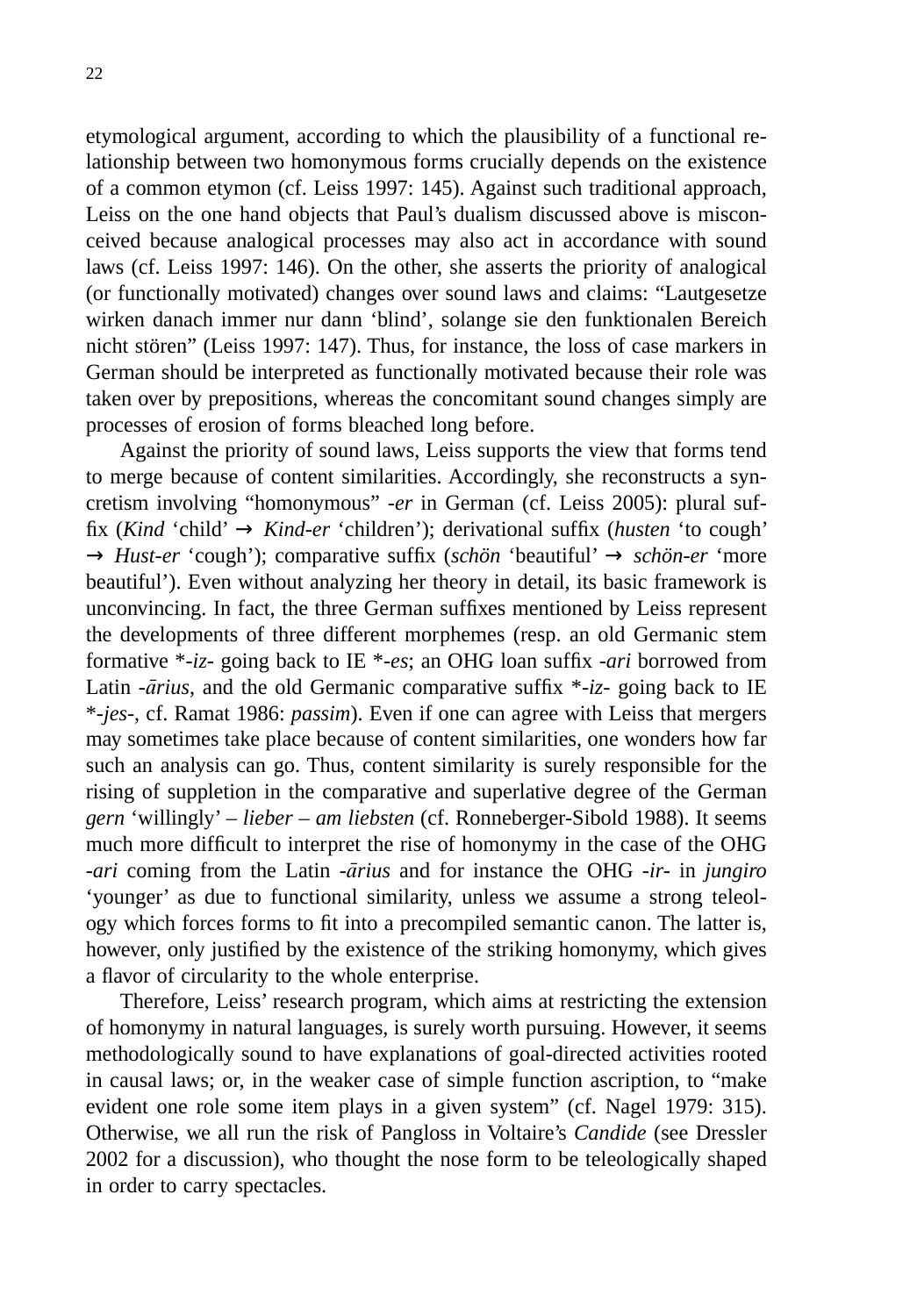## **Notes**

- 1 Simone (1995: x) opposes the Platonic Paradigm to the Aristotelian-Saussurean Paradigm. According to the former, "language and reality must resemble each other to some extent if we want to be able to speak of reality without necessarily recurring to it directly". The latter "claims that language and reality are quite independent of, and do not resemble, each other; this is claimed to be so for reasons of economy and 'handiness', since no language could be used if not arbitrarily structured".
- 2 The apparent paradox disappears if one takes note of Holenstein's (1990) reconstruction of Jakobson's education in the Russia of the late 19th century, deeply influenced by a particular version of Hegelism, and the later encounter with H. Pos' phenomenological thought. Relying on this philosophical background, Jakobson views a structure, i.e. a form, as indissolubly tied up with the substance composing it: "[s]i chiama sostanza o materia qualcosa che è stato costruito per essere l'elemento di una relazione, sia essa formale o funzionale. Nel momento in cui tale entità sostanziale viene a sua volta analizzata, risulterà essere anch'essa una rete di relazioni" (Holenstein 1990: 23).
- 3 It is mandatory to quote here from Jakobson's famous letter to Trubetzkoy (1975: 162-163): "I am becoming ever more convinced that your idea that a correlation is always a relation between a marked and unmarked series is one of your most remarkable ideas. I think it will turn out to be important not only in linguistics, but also in anthropology and cultural history, and that historico-cultural correlations as life and death, liberty and bondage, sin and virtue, holiday and workday, and the like are always reducible to *a* vs. *non-a* relations, and that it is important to establish for each period, group, nation, etc., which is the marked series. For instance, for Majakovskij life was the marked series, realized only when motivated, for him not death, but life demanded a motivation".
- 4 Cf. Wurzel (1997: 297): "Die Markiertheitsprinzipien [...] gehören zur psychophysischen Ausstattung des Menschen. Sie sind außergrammatisch basiert, die phonologischen phonetisch (artikulatorisch und/oder perzeptiv) und die morphologischen und syntaktischen (vornehmlich) semiotisch".
- 5 There is a further claim underlying this observation, which relates to the cross-linguistically widespread phenomenon of affixal homonymy. Namely, the latter is claimed to be due to economy, i.e. parsimony of storage, a general cognitive factor in language design (cf. Dressler 1999: 140, Ronneberger-Sibold 1980). The question is fairly complex because of the reductive effect exerted by phonological change. Recent studies on grammaticalization have put forward the hypothesis that this state of affairs might be due to the overwhelming force of phonological erosion on highly grammaticalized morphemes such as affixes. Therefore, one may get the impression that parsimony of storage is only an indirect effect of a functionally motivated change, which is subject to Nagel's (1979: 310-311) proviso that "functional ascriptions presuppose that, and are appropriate only if, the system under consideration [...] is 'directly organized' or 'goal-directed'", in the very specific sense that "the function ascribed to an item *contributes* to the realization or maintenance of some goal for which the system is directly organized". Given the undoubted erosive effect of phonological change on morphemes, I am not sure whether parsimony of storage may be invoked as functional ascription to homonymy. At any rate, the following section will settle the role of economy in language.
- 6 Cf. Bauer (2001: 47-51) for a more detailed discussion of the relation between token/type frequency and productivity.
- 7 It is not by accident that NM always preferred an item-and-process model for inflectional morphology over the other two other classical models of item-and-arrangement and wordand-paradigm as surveyed by a champion of structuralism like Hockett (1954).
- 8 Cf. Bybee (2001: 115): "frequency is probably a more basic factor, and [...] the structural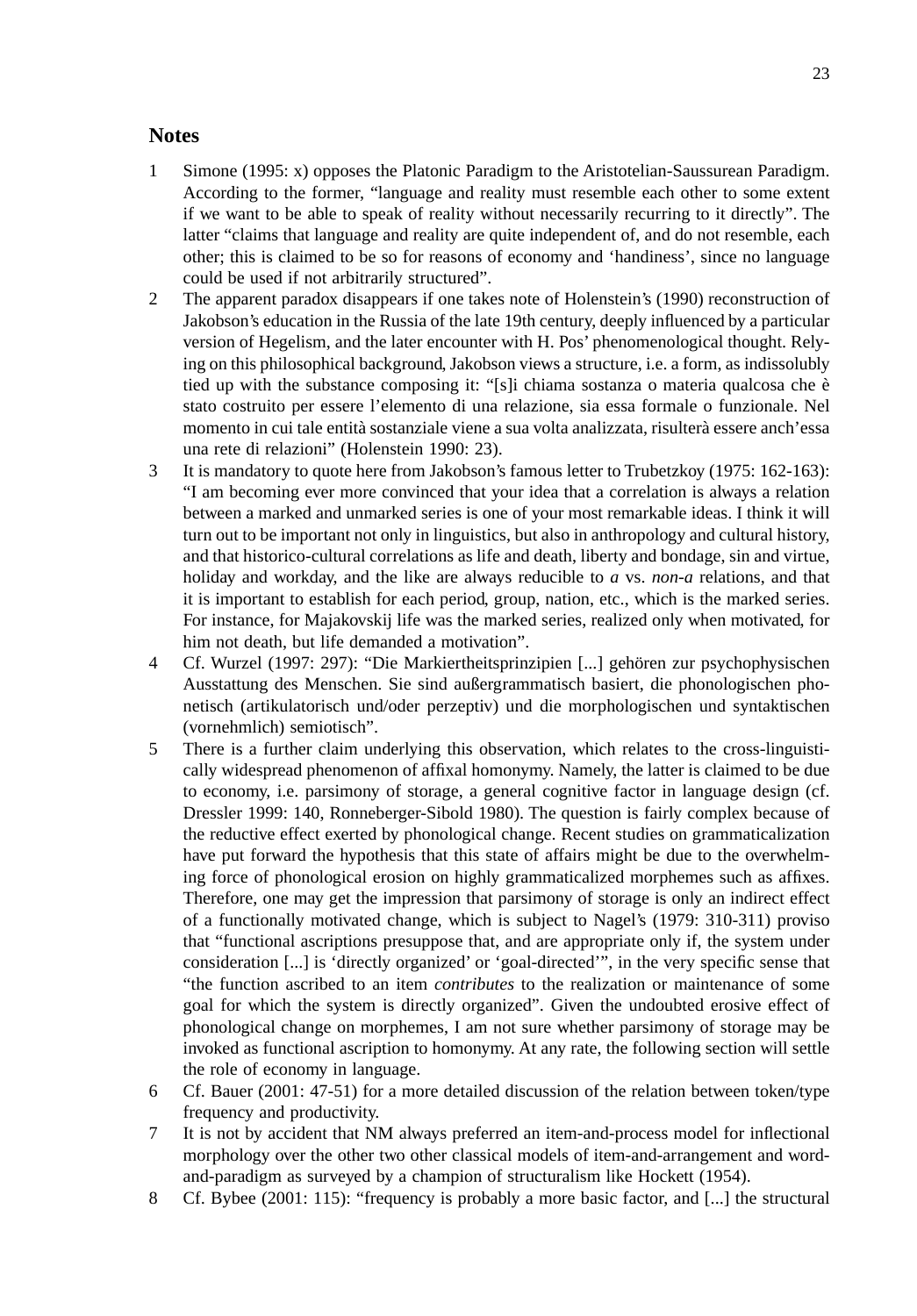relations posited by Jakobson are describing phenomena conditioned by frequency [...] frequency is a main determinant of markedness".

- 9 A similar objection can also be raised against Fenk-Oczlon (1991: 368), who suggests replacing "unmarked" by "frequent" to get "easy explanations" of markedness: "Im Singular äußern wir uns häufiger, weil wir aufgrund der Organisation unserer Wahrnehmung und Vorstellung (Gestaltprinzipien, Invarianzbildungen) dazu tendieren, eine Gestalt (z.B. Bewegungsgruppe) wahrzunehmen oder uns vorzustellen: eine Beere, ein Schaf, einen Fisch; und eine Traube, eine Schafherde, einen Fischschwarm". However, one wonders what is the egg and what the chicken. In fact, one may easily interpret singulars as unmarked because of our *Gestalt*-based perceptual ability in spite of the frequent pluralities we are confronted with in the world.
- 10 To conclude this discussion with a witty remark, Bailey (1996: 91) is worth quoting, who observes that "[t]he distinction between *nature* and *normal* can be illustrated with the statement that it is normal to catch colds every winter, but this is not natural because it impedes the fulfilling of our nature".
- 11 Similar observations hold true for the English suffix *-ment*, which shows a high type frequency but is not synchronically productive (cf. Bauer 2001: 48). For this reason, Bauer treats type frequency as "the result of past productivity rather than an indication of present productivity", adopting Corbin's (1987: 177) term *rentabilité* for definining this property. It must be added that transparency is a necessary but not sufficient condition for productivity given that *-ment* is fairly transparent (cf. on this point Bauer 2001: 54).
- 12 The universal tendency may be said to indicate the path of possible development within a single language to increase consistency with respect to the general type. It is not by accident that English has also developed a NA order, however only under specific circumstances; how far such language changes will be implemented must be however kept outside the domain of scientific research, which can only make predictions about the possible evolution of a system without becoming deterministic (cf. Wurzel 1988a).
- 13 Cf. Wurzel (1988b: 269): "Indem die Paradigmenstrukturbedingungen die implikativen Relationen zwischen den Flexionsformen der Wörter konstatieren, erfassen sie nicht nur die Zusammengehörigkeit der Formen zu einem einheitlichen Paradigma. Sie fixieren zugleich den unterschiedlichen Status der einzelnen Formen des Paradigmas: Es wird unterschieden zwischen den vom Sprecher zusammen mit der lexikalischen Grundform eines Wortes zu erlernenden 'Kennformen' [...] und den sich daraus ergebenden übrigen Formen des Paradigmas, eben zwischen implizierenden und implizierten Formen. Damit wird dem Faktum Rechnung getragen, daß ein Flexionsparadigma mehr ist als die Summe seiner Formen, daß es eine spezifischere innere Struktur ist".
- 14 This claim must be taken *cum grano salis*: grammaticalization may have as a side-effect the increase of markedness in the inflectional system as shown by Haspelmath (1998) on the basis of old present forms reanalysed as subjunctive in languages where new present forms arose as a consequence of grammaticalization. Synchronically, the effects are unusual markedness values, because the new present turns out to be more marked than the usually marked subjunctive. The prediction here is that this state of affairs will not remain stable, but will evolve towards better markedness values. There are indeed some clues showing that this prediction is borne out by what is actually going on in these languages, although the *caveat* against strict determinism in language change must be recalled.
- 15 A noteworthy exception among generativist circles is constituted by Optimality Theory, which directly incorporates markedness as a universal constraint; in OT-based morphological analyses, markedness conveys the basic idea of constructional iconism (cf. Wegener 2004). On the basis of what has been said above, it does not strike us as a surprise to observe that several OT-theorists mention Natural Phonology as an important ancestor (see Ritt 2001 for a discussion).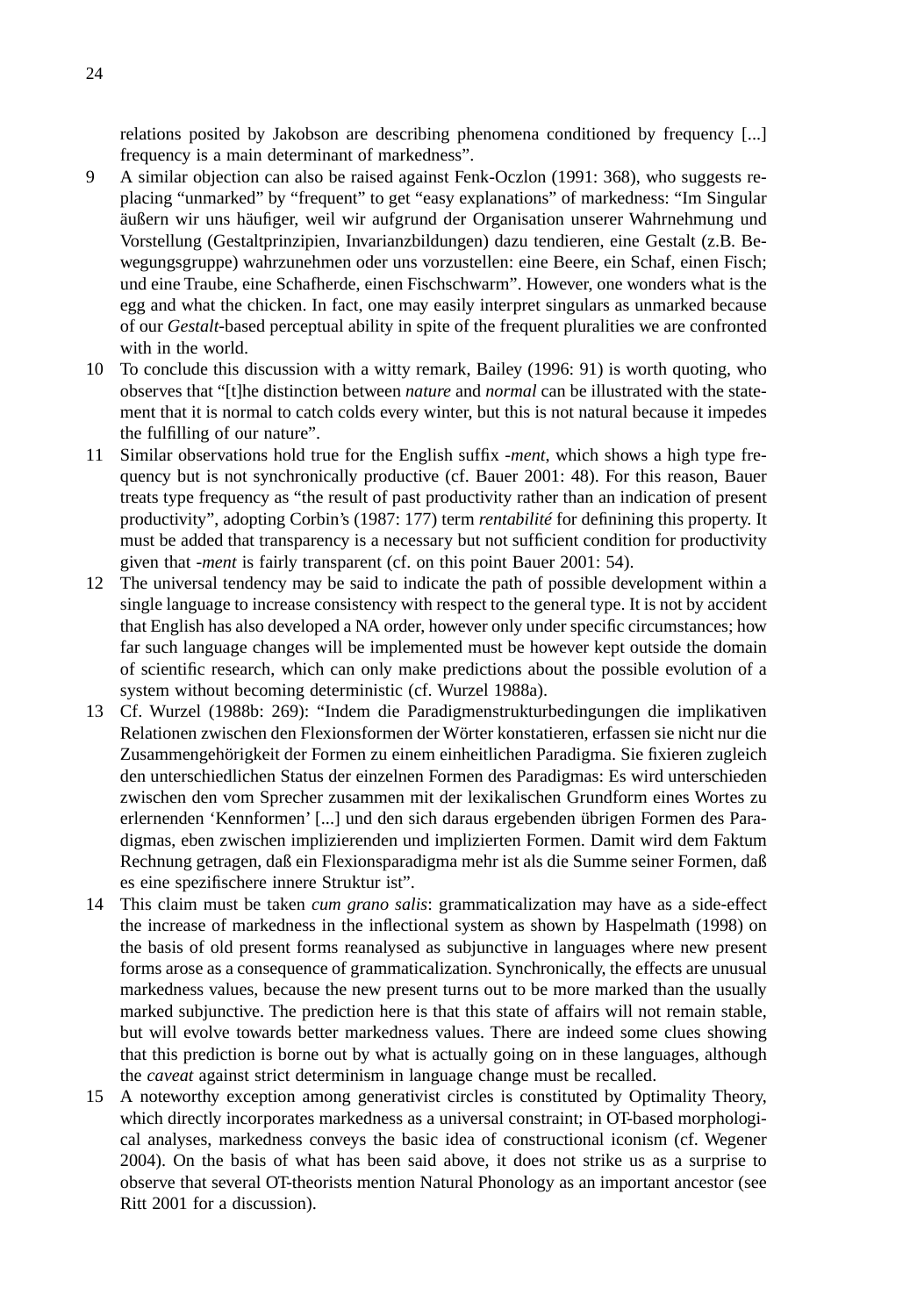16 The iconism of phoneme–allophone relationship in essence also underlies Blevins' (2004: 152) Feature-to-segment Mapping Principle: "In the learning algorithm which allows listeners to interpret the phonetic string as a sequence of segments, a phonetic feature,  $F_p$ , whose domain overlaps with other segment-defining phonetic features, is assumed to have a unique featural source /SF/ in the phonological representation (where F may be a feature or feature-complex)".

#### **Address of the author**

Livio Gaeta Dipartimento di Filologia Moderna "S. Battaglia" Università di Napoli "Federico II" via Porta di Massa 1 80133 Napoli Italy e-mail: livio.gaeta@unina.it

#### **References**

Baayen, Harald. 2001. Word-Frequency Distributions. Dordrecht: Kluwer.

- Bailey, Charles-James N. 1996. Essays on time-based linguistic analysis. Oxford: Clarendon Press.
- Bauer, Laurie. 2001. Morphological productivity. Cambridge: Cambridge University Press.
- Bender, Byron W. 1998. "Markedness and iconicity." In: Anna Siewierska & Joe Jung Song (eds.), Case, Typology and Grammar. In Honor of Barry J. Blake. Amsterdam & Philadelphia: John Benjamins, 57-70.
- Blevins, Juliette. 2004. Evolutionary Phonology. The emergence of sound patterns. Cambridge: Cambridge University Press.
- Boretzky, Norbert, Werner Enninger & Thomas Stolz (eds.). 1990. Spielarten der Natürlichkeit Spielarten der Ökonomie. Beiträge zum 5. Essener Kolloquium. Bochum: Brockmeyer.
- Braune, Wilhelm. 1987. Althochdeutsche Grammatik. 14th ed. by Hans Eggers. Tübingen: Niemeyer.
- Bybee, Joan. 2001. Phonology and Language Use. Cambridge: Cambridge University Press.

Bybee, Joan. ms. Mechanisms of change as universals of language. Ms. University of New Mexico (downloadable at http://www.unm.edu/~jbybee/mechs\_univ.htm).

- Chomsky, Noam. 2005. "Three Factors in Language Design." Linguistic Inquiry 36.1, 1-22.
- Chomsky, Noam & Morris Halle. 1968. The sound pattern of English. New York: Harper & Row.
- Corbin, Danielle. 1987. Morphologie dérivationelle et structuration du lexique. Tübingen: Niemeyer.
- Croft, William. 2003. Typology and Universals. Second Edition. Cambridge: Cambridge University Press.
- Donegan, Patricia J. 1993. "On the phonetic basis of phonological change." In: Charles Jones (ed.), Historical Linguistics: Problems and Perspectives. London: Longman, 98-130.
- Donegan, Patricia J. 2002. "Phonological processes and phonetic rules." In: Dziubalska-Kołaczyk et al. 2002, 57-81.
- Dressler, Wolfgang U. 1985a. "On the predictiveness of Natural Morphology." Journal of Linguistics 21, 321-337.
- Dressler, Wolfgang U. 1985b. Morphonology: the dynamics of derivation. Ann Arbor: Karoma Press.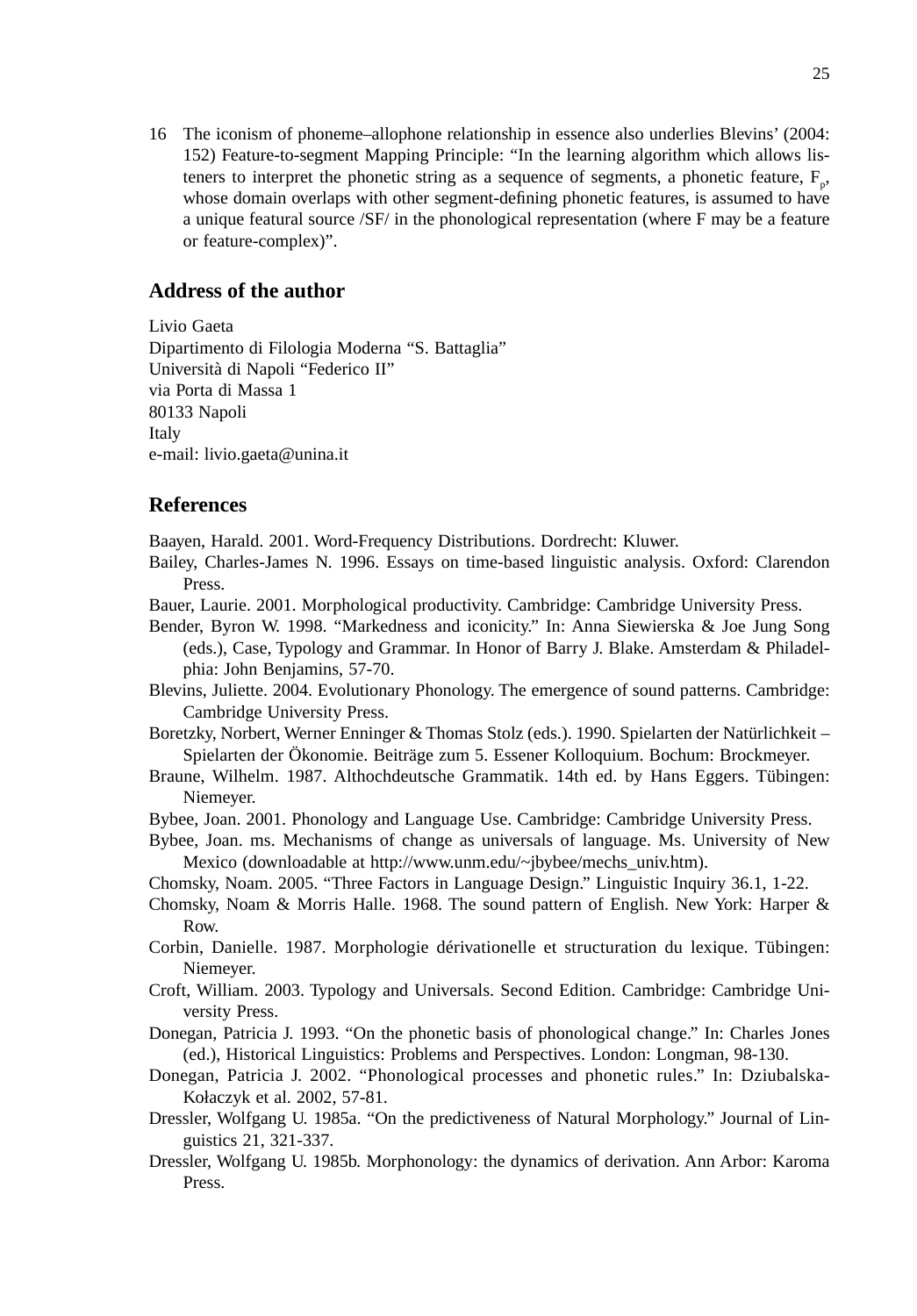- Dressler, Wolfgang U. 1987. "Word formation (WF) as part of natural morphology." In: Dressler et al. 1987, 99-126.
- Dressler, Wolfgang U. 1988. "Zur Bedeutung der Sprachtypologie in der Natürlichen Morphologie." In: Jorn Albrecht, Jens Lüdtke & Harald Thun (eds.), Energeia und Ergon. Studia in honorem E. Coseriu. Volume 3. Tübingen: Gunter Narr, 199-208.
- Dressler, Wolfgang U. 1989. "Markedness and naturalness." In: Tomić 1989, 112-120.
- Dressler, Wolfgang U. 1990. "The cognitive perspective of 'naturalist' linguistic models." Cognitive Linguistics 1, 75-98.
- Dressler, Wolfgang U. 1996. "Parallelisms between Natural Textlinguistics and other components of Natural Linguistics." Sprachtypologie und Universalienforschung 49, 295-311.
- Dressler, Wolfgang U. 1999. "What is Natural in Natural Morphology?" In: Eva Hajičová, Tomáš Hoskovec, Oldřich Leška & Petr Sgall (eds.), Prague Linguistic Circle Papers. Volume 3. Amsterdam & Philadelphia: John Benjamins, 135-144.
- Dressler, Wolfgang U. 2002. "Naturalness and functionalism." In: Dziubalska-Kołaczyk et al. 2002, 83-101.
- Dressler, Wolfgang U., Willi Mayerthaler, Oswald Panagl & Wolfgang U. Wurzel (eds.). 1987. Leitmotifs in Natural Morphology. Amsterdam & Philadelphia: John Benjamins.
- Dziubalska-Kołaczyk, Katarzyna (ed.). 2001. Constraints and Preferences. Berlin & New York: Mouton de Gruyter.
- Dziubalska-Kołaczyk, Katarzyna & Jarek Weckwerth (eds.). 2002. Future Challenges for Natural Linguistics. München: Lincom.
- Fenk-Oczlon, Gertraud. 1991. "Frequenz und Kognition Frequenz und Markiertheit." Folia Linguistica 25, 361-394.
- Fenk-Oczlon, Gertraud & Christian Winkler (eds.). 2005. Sprache und Natürlichkeit. Gedenkband für Willi Mayerthaler. Tübingen: Gunter Narr.
- Gaeta, Livio. 2001. "Striving for optimality: output-oriented models of language change." In: Dziubalska-Kołaczyk 2001, 101-141.
- Gaeta, Livio. 2002a. Quando i verbi compaiono come nomi. Un saggio di morfologia naturale. Milano: Franco Angeli.
- Gaeta, Livio. 2002b. "Umlaut extension in German modals as natural change." Diachronica 19, 1-41.
- Gaeta, Livio. 2005a. "Thoughts on cognitive morphology." In: Fenk-Oczlon et al. 2005, 107- 128.
- Gaeta, Livio. 2005b. "Mismatch: grammar distortion and grammaticalization." Paper read at the Conference New Reflections on Grammaticalization 3 (Santiago de Compostela 17-20.7.2005).
- Gaeta, Livio & Davide Ricca. 2006. "Productivity in Italian word formation: a variable-corpus approach." Linguistics 44.1, 57-89.
- Givón, Talmy. 1991. "Isomorphism in the grammatical code: cognitive and biological considerations." Studies in Language 15, 85-114.
- Haspelmath, Martin. 1998. "The semantic development of old presents." Diachronica 15, 29- 62.
- Haspelmath, Martin. forthcoming. "Against markedness (and what to replace it with)." Journal of Linguistics.
- Hay, Jennifer. 2001. "Lexical frequency in morphology: is everything relative?" Linguistics 39, 1041-1070.
- Hippisley, Andrew, Marina Chumakina, Greville G. Corbett & Dunstan Brown. 2004. "Suppletion. Frequency, categories and distribution of terms." Studies in Language 28, 387-418.
- Hockett, Charles F. 1954. "Two models of grammatical description." Word 10, 210-233.
- Holenstein, Elmar. 1990. "Le radici filosofiche di Jakobson." In: Pietro Montani & Massimo Prampolini (eds.), Roman Jakobson. Roma: Editori Riuniti, 19-37.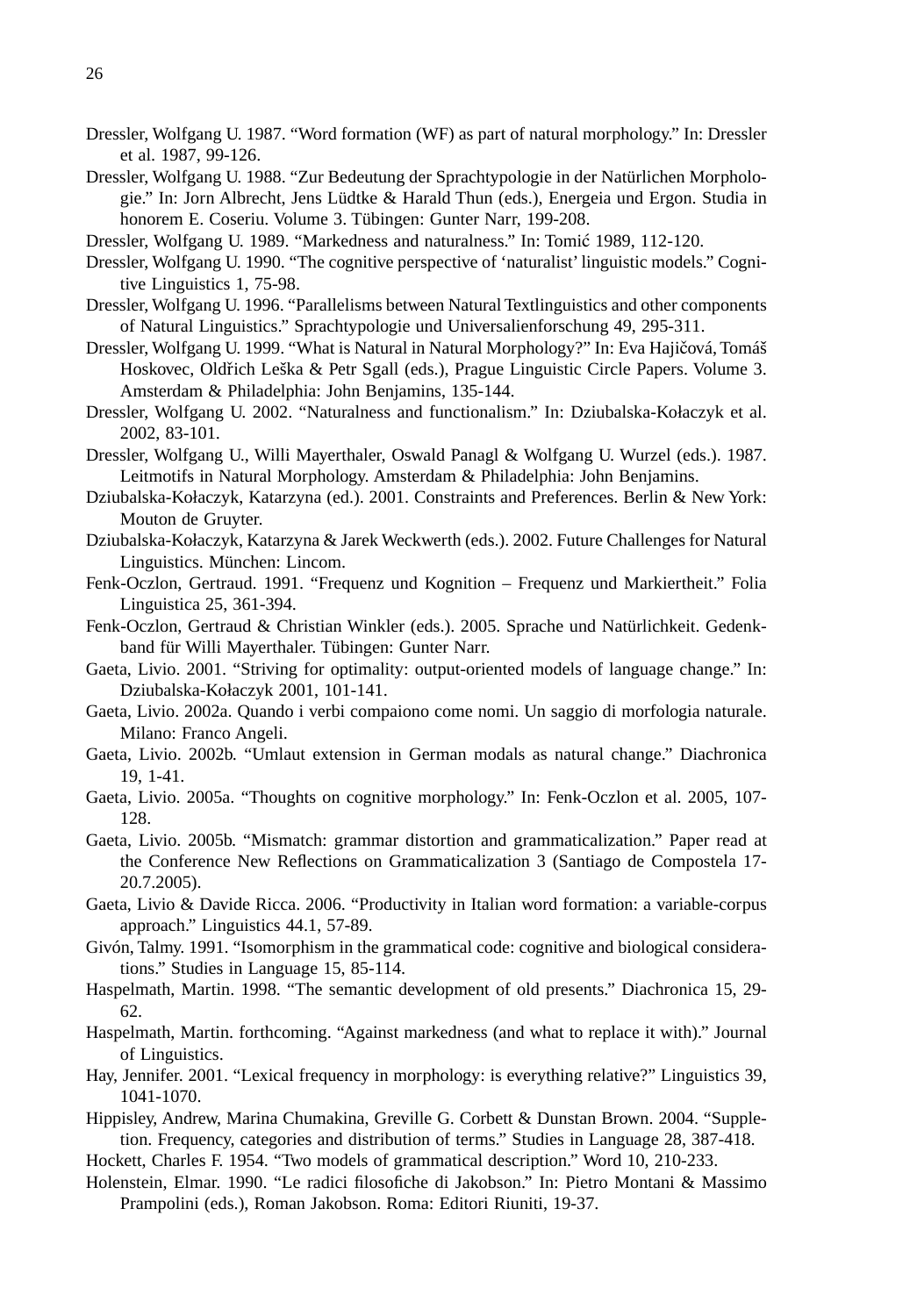- Jakobson, Roman. 1962. "Retrospect." In: Roman Jakobson, Selected Writings. Volume 1. The Hague & Paris: Mouton, 1971, 631-658.
- Jakobson, Roman. 1965. "Quest for the Essence of Language." Diogenes 51 [repr. in Selected Writings. Volume 2. The Hague: Mouton, 1971, 345-359].
- Joseph, Brian D. 2005. "Paradigms and inflexion: Diachronic perspectives and synchronic consequences." Paper read at the 5th Mediterranean Morphology Meeting (Fréjus 15- 18.9.2005).
- Keller, Rudi. 1990. Sprachwandel. Bern: Francke.
- Lehmann, Christian. 1989. "Markedness and grammaticalization." In: Tomić 1989, 175-190.
- Leiss, Elisabeth. 1997. "Synkretismus und Natürlichkeit." Folia Linguistica 31: 133-160.
- Leiss, Elisabeth. 2005. "Invisible Coding and Grammaticalization." Paper read at the Conference New Reflections on Grammaticalization 3 (Santiago de Compostela 17-20.7.2005).
- Nagel, Ernest. 1979. Teleology Revisited and Other Essays in the Philosophy of Science. New York: Columbia University Press.
- Nübling, Damaris. 2000. Prinzipien der Irregularisierung. Eine konstrastive Untersuchung von zehn Verben in zehn germanischen Sprachen. Tübingen: Niemeyer.
- Nübling, Damaris. 2001. "The development of 'junk'. Irregularization strategies of HAVE and SAY in the Germanic languages." In: Geert Booij & Jaap van Marle (eds.), Yearbook of Morphology 1999. Dordrecht: Kluwer, 53-74.
- Nübling, Damaris. 2005. "Irregularisierung Denaturalisierung? Wege zu morphologischer Irregularität." In: Fenk-Oczlon et al. 2005, 173-187.
- Paul, Hermann. 1989. Mittelhochdeutsche Grammatik. 24th ed. by Peter Wiehl & Siegfried Grosse. Tübingen: Niemeyer.
- Ramat, Paolo. 1986. Introduzione alla linguistica germanica. Bologna: il Mulino.
- Ritt, Nikolaus. 2001. "Are optimality theoretic 'constraints' the same as natural linguistic 'preferences'?" In: Dziubalska-Kołaczyk 2001, 291-310.
- Ronneberger-Sibold, Elke. 1980. Sprachverwendung, Sprachsystem, Ökonomie und Wandel. Tübingen: Niemeyer.
- Ronneberger-Sibold, Elke. 1988. "Entstehung von Suppletion und Natürliche Morphologie." Zeitschrift für Phonetik, Sprachwissenschaft und Kommunikationsforschung 41.4, 453- 462.
- Simone, Raffaele. 1990. "The body of language. The paradigm of arbritrariness and the paradigm of substance." In: Rudolf Engler & René Amacker (eds.), Présence de Saussure. Geneva: Droz, 121-141.
- Simone, Raffaele. 1995. "Foreword: Under the Sign of Cratylus." In: Raffaele Simone (ed.), Iconicity in Language. Amsterdam & Philadelphia: John Benjamins, ix-xi.
- Stampe, David. 1973. "On chapter nine." In: Michael Kenstowicz & Charles Kisseberth (eds.), Issues in Phonological Theory. The Hague: Mouton, 44-52.
- Tomić, Olga M. (ed.). 1989. Markedness in Synchrony and Diachrony. Berlin & New York: Mouton de Gruyter.
- Trubetzkoy, Nicolaj S. 1975. N. S. Trubetzkoy's letters and notes, prepared for publication by Roman Jakobson. The Hague: Mouton.
- Vennemann, Theo. 1972. "Rule inversion." Lingua 29, 209-242.
- Vennemann, Theo. 1974. "Topics, subjects, and word order: From SXV to SVX via TVX." In: John M. Anderson & Charles Jones (eds.), Historical Linguistics. Amsterdam & Oxford: North-Holland Publishing Company, 339-376.

Violi, Patrizia. 1997. Significato ed esperienza. Milano: Bompiani.

- Wegener, Heide. 2004. "*Pizzas* und *Pizzen*  die Pluralformen (un)assimilierter Fremdwörter im Deutschen." Zeitschrift für Sprachwissenschaft 23, 47-112.
- Werner, Otmar. 1990. "Isländische Nominalparadigmen. Wenn keine 'Morphologische Natürlichkeit' – was dann?" In: Boretzky et al. Volume 2, 157-183.